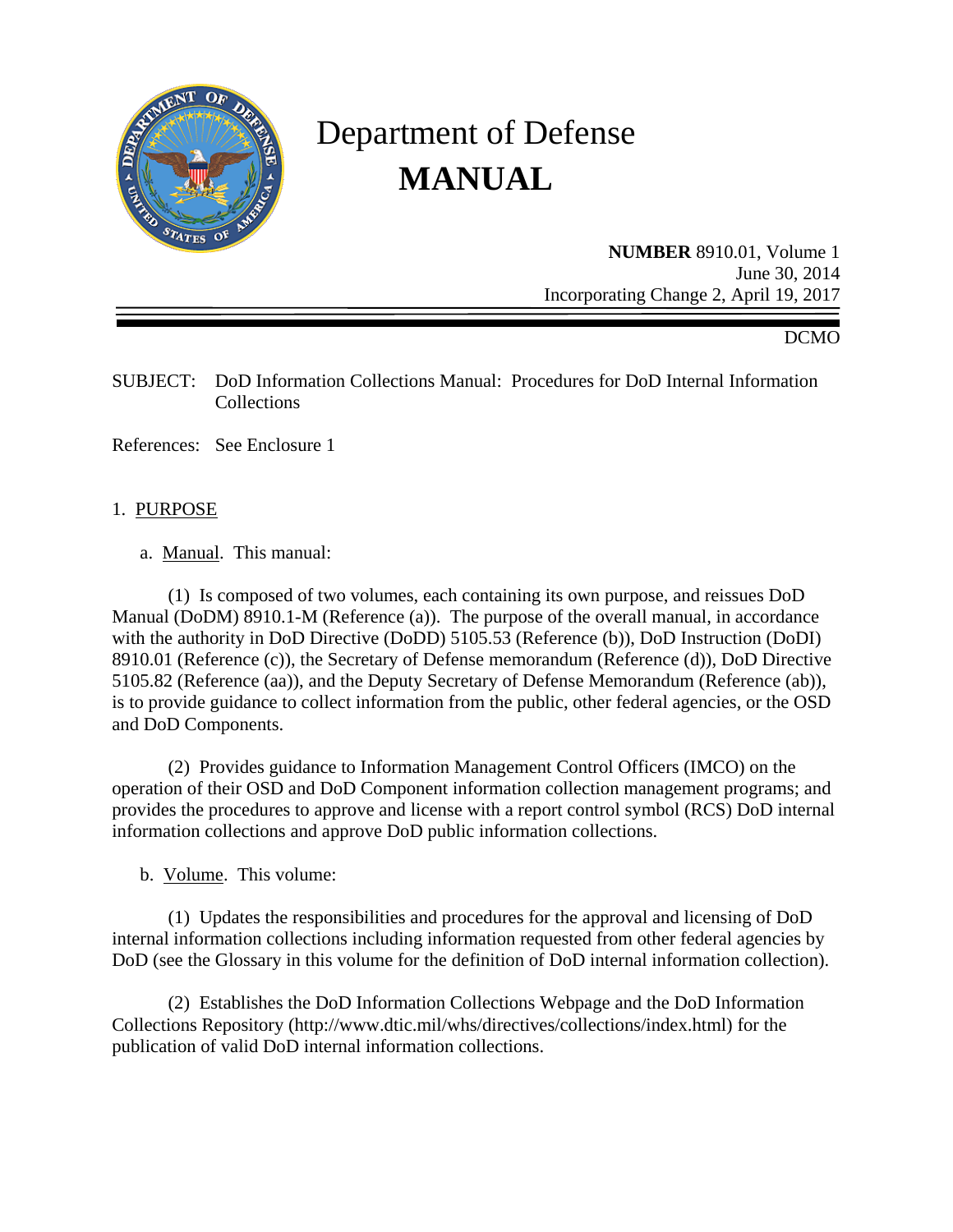(3) Incorporates and cancels Directive-type Memorandum (DTM) 12-004 (Reference (e)).

2. APPLICABILITY. This volume:

 a. Applies to OSD, the Military Departments, the Office of the Chairman of the Joint Chiefs of Staff and the Joint Staff, the Combatant Commands, the Office of the Inspector General of the Department of Defense, the Defense Agencies, the DoD Field Activities, and all other organizational entities within the DoD (referred to collectively in this volume as the "DoD Components").

b. Does **not** apply to:

 (1) Individual OSD or DoD Component information collections that do not cross into other OSD or DoD Components that are approved within and by the OSD or DoD Component requesting the information collection.

 (2) Information collections where DoD is a respondent to Congress. The Assistant Secretary of Defense for Legislative Affairs manages the approval and licensing processes for information collection requirements in which DoD responds to a request by Congress. Policy, procedures, and guidance for information collections requested by Congress can be found in DoDI 5545.02 (Reference (f)).

 (3) DoD generated, owned, or DoD sponsored information collections that request information from the public. Procedures for DoD information collections from the public are detailed in DoDM 8910.01, Volume 2 (Reference (g)).

 (4) Non-federal information collections as governed by DoDD 5400.07 (Reference (h)) and DoD Manual 5400.07 (Reference (i)).

 c. If an information collection can be considered a public and DoD internal information collection requirement, the request must be processed in accordance with the procedures in Reference (g).

3. POLICY. It is DoD policy in accordance with Reference (c) that:

a. Information collections are valid, accurate, cost-effective, essential to the mission of the requesting organization, and not duplicative.

b. Information collections that have not been approved and licensed will not be honored.

 c. DoD internal information collections, where information across multiple OSD or DoD Components is collected, must be approved and licensed with an RCS.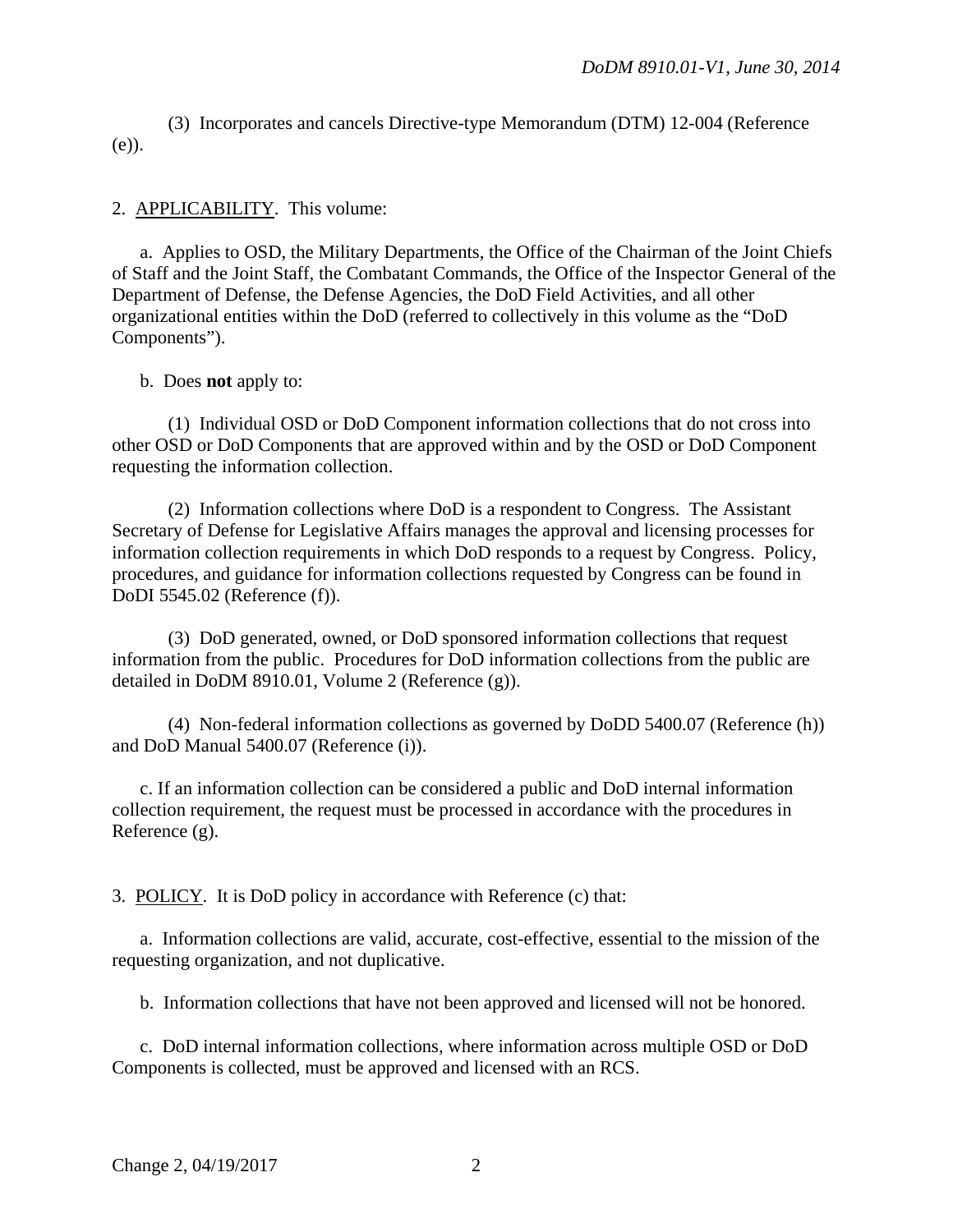d. Information collections that are within the OSD or DoD Component will be approved and licensed with a Component information control symbol.

 e. An interagency information collection requirement must be approved and licensed with an information control symbol at the OSD Component level.

 f. The data from an approved and licensed information collection will be made visible to, available to, and usable by the DoD.

4. RESPONSIBILITIES. See Enclosure 2.

5. PROCEDURES. See Enclosure 3.

6. RELEASABILITY. **Cleared for public release**. This volume is available on the DoD Issuances Website at http://www.dtic.mil/whs/directives.

7. SUMMARY OF CHANGE. The changes to this issuance are administrative and update organizational titles and references for accuracy.

8. EFFECTIVE DATE. This volume is effective June 30, 2014.

Michael L. Rhodes Director of Administration

Enclosures

- 1. References
- 2. Responsibilities
- 3. Procedures

Glossary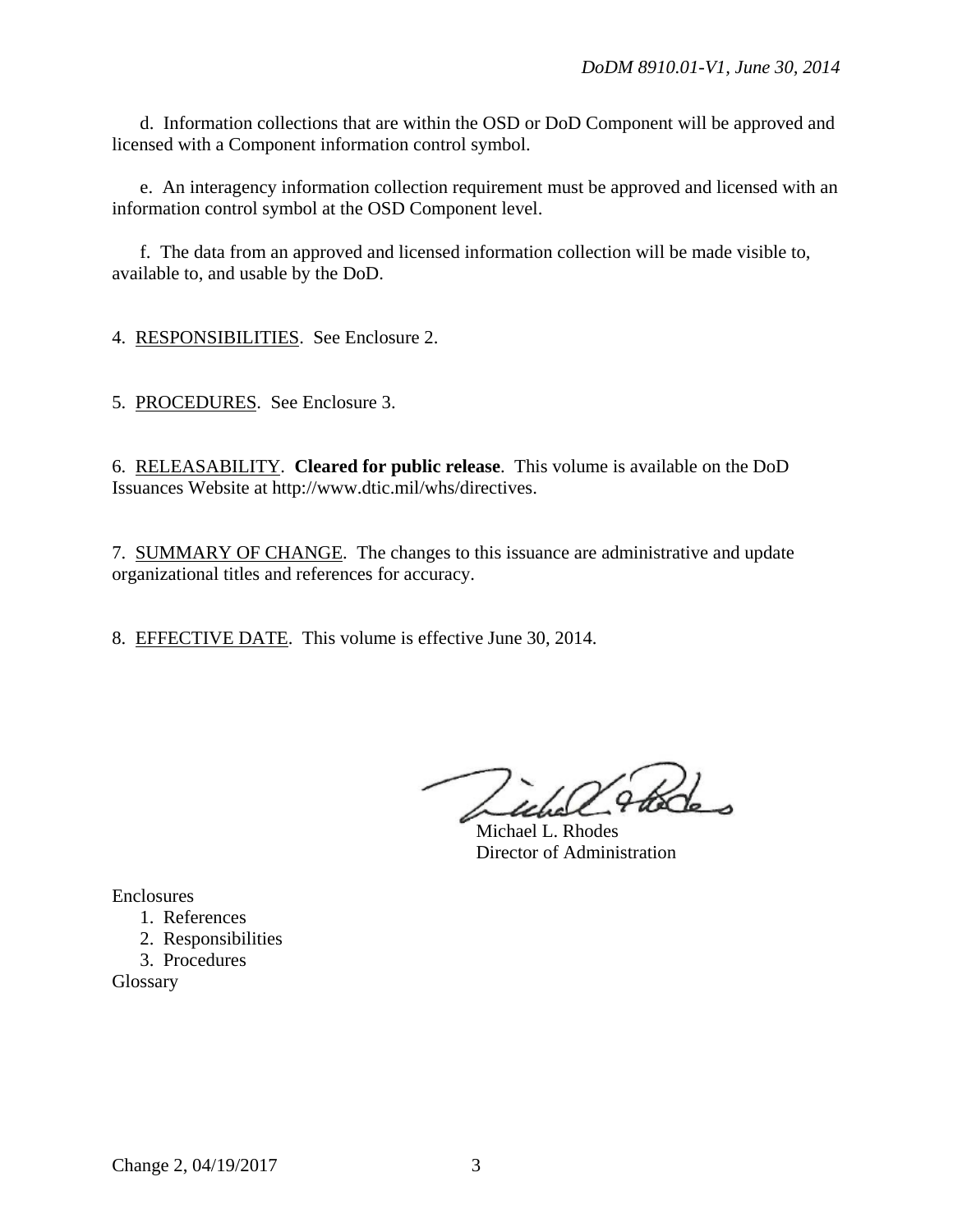# TABLE OF CONTENTS

| DIRECTOR, WASHINGTON HEADQUARTERS SERVICES (WHS)7                              |  |
|--------------------------------------------------------------------------------|--|
|                                                                                |  |
|                                                                                |  |
|                                                                                |  |
| OSD AND DoD COMPONENT PROCEDURES FOR INTERAGENCY REQUESTS 11                   |  |
|                                                                                |  |
|                                                                                |  |
|                                                                                |  |
|                                                                                |  |
|                                                                                |  |
|                                                                                |  |
|                                                                                |  |
|                                                                                |  |
|                                                                                |  |
|                                                                                |  |
|                                                                                |  |
|                                                                                |  |
| INFORMATION COLLECTIONS PRESCRIBED IN DoD ISSUANCES 15                         |  |
| RCS Approval Process for Information Collections Prescribed in DoD Issuances15 |  |
|                                                                                |  |
| Information Collection Requirements Paragraph in DoD Issuances 16              |  |
| Updating DoD Issuances Upon Changes to an Information Collection 16            |  |
| Updating DoD Issuances Upon the Expiration of an Information Collection 16     |  |
|                                                                                |  |
| INFORMATION COLLECTIONS NOT PRESCRIBED IN DoD ISSUANCES17                      |  |
|                                                                                |  |
| CHANGES TO DoD INTERNAL INFORMATION COLLECTIONS 20                             |  |
|                                                                                |  |
|                                                                                |  |
|                                                                                |  |
|                                                                                |  |
|                                                                                |  |
|                                                                                |  |
|                                                                                |  |
|                                                                                |  |
|                                                                                |  |
|                                                                                |  |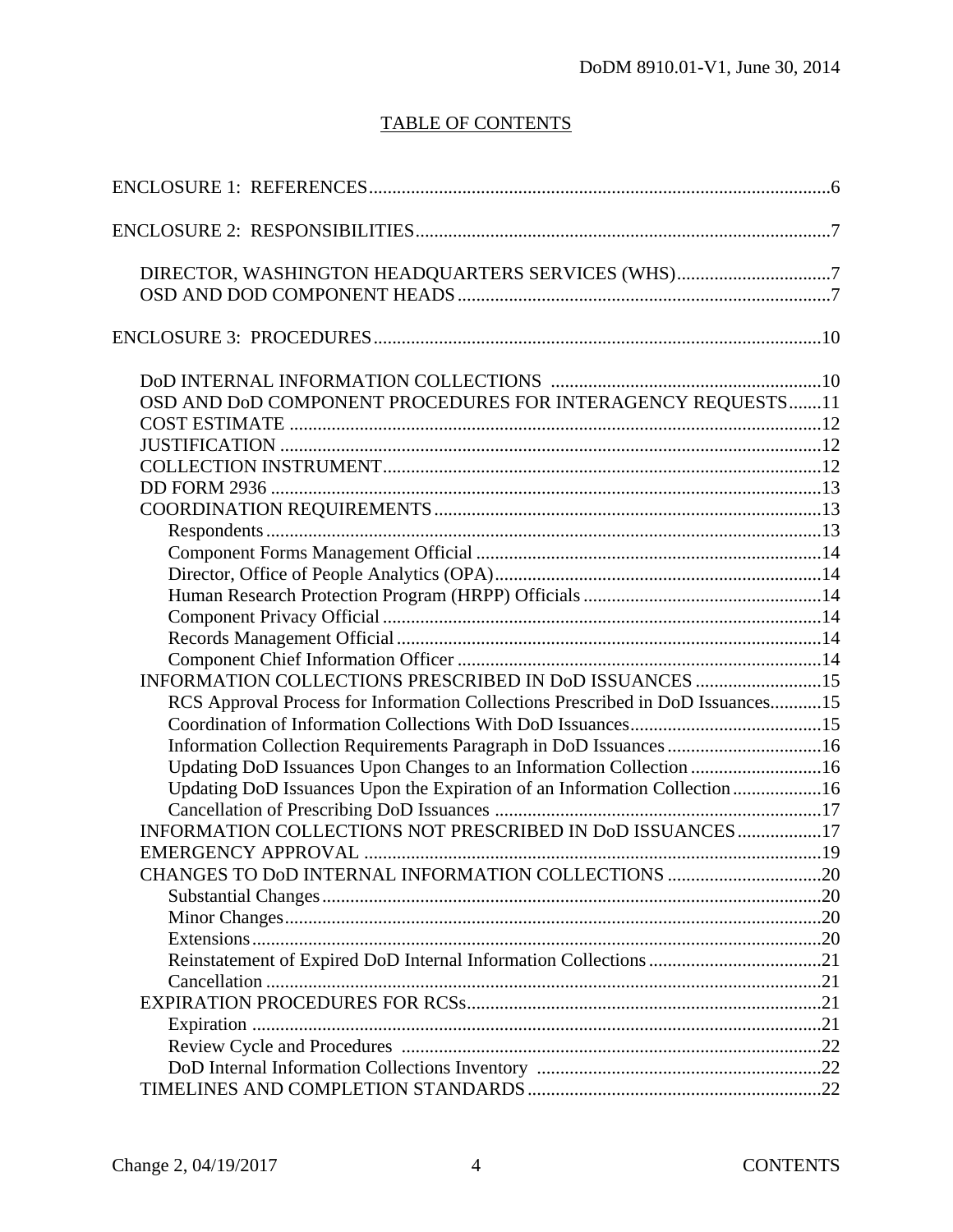| Timeline for Initial Approval, Reinstatement, or Change of an Information Collection 22 |  |
|-----------------------------------------------------------------------------------------|--|
|                                                                                         |  |
|                                                                                         |  |
|                                                                                         |  |
|                                                                                         |  |
|                                                                                         |  |
|                                                                                         |  |
|                                                                                         |  |
|                                                                                         |  |

# FIGURES

| 1. DoD Internal Information Collections RCS Approval Process for Information |  |
|------------------------------------------------------------------------------|--|
|                                                                              |  |
| 2. DoD Internal Information Collections RCS Approval Process for Information |  |
|                                                                              |  |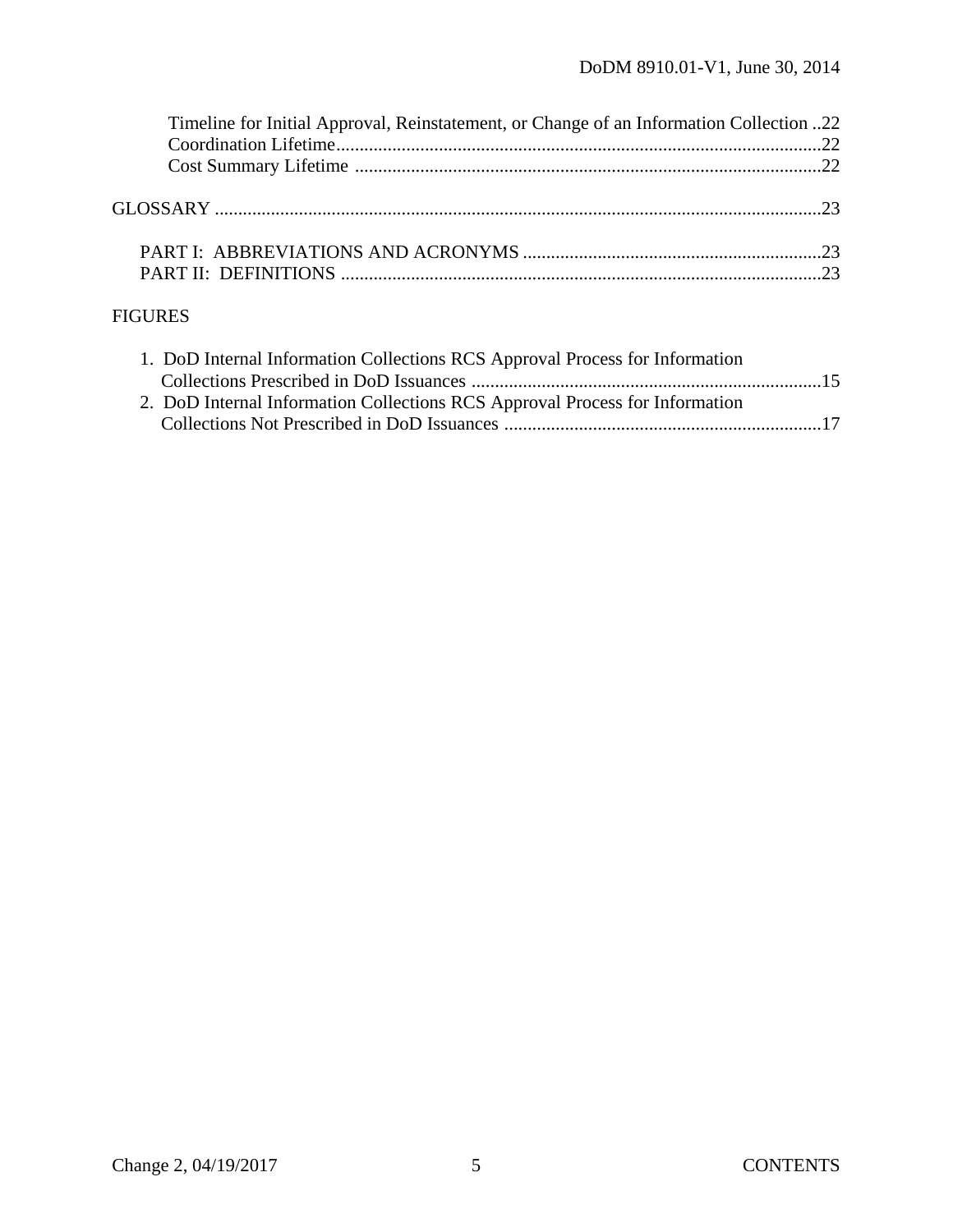#### ENCLOSURE 1

## REFERENCES

- (a) DoD Manual 8910.1-M, "DoD Procedures for Management of Information Requirements," June 30, 1998 (hereby cancelled)
- (b) DoD Directive 5105.53, "Director of Administration and Management (DA&M)," February 26, 2008
- (c) DoD Instruction 8910.01, "Information Collection and Reporting," May 19, 2014
- (d) Secretary of Defense Memorandum, "Track Four Efficiency Initiative," March 14, 2011
- (e) Directive-type Memorandum 12-004, "DoD Internal Information Collections," April 24, 2012, as amended (hereby cancelled)
- (f) DoD Instruction 5545.02, "DoD Policy for Congressional Authorization and Appropriations Reporting Requirements," December 19, 2008
- (g) DoD Manual 8910.01, Volume 2, "DoD Information Collections Manual: Procedures for DoD Public Information Collections," June 30, 2014, as amended
- (h) DoD Directive 5400.07, "DoD Freedom of Information Act (FOIA) Program," January 2, 2008
- (i) DoD Manual 5400.07, "DoD Freedom of Information Act (FOIA) Program," January 25, 2017
- (j) DoD Directive 5110.04, "Washington Headquarters Services (WHS)," March 27, 2013
- (k) DoD Instruction 1000.29, "DoD Civil Liberties Program," May 17, 2012, as amended
- (l) DoD Instruction 5400.16, "DoD Privacy Impact Assessment (PIA) Guidance," July 14, 2015
- (m) DoD Instruction 8550.01, "DoD Internet Services and Internet-Based Capabilities," September 11, 2012
- (n) DoD 5400.11-R, "Department of Defense Privacy Program," May 14, 2007
- (o) DoD Instruction 1000.30, "Reduction of Social Security Number (SSN) Use within DoD," August 1, 2012
- (p) DoD Instruction 8500.01, "Cybersecurity," March 14, 2014
- (q) DoD Instruction 8510.01, "Risk Management Framework (RMF) for DoD Information Technology (IT)," March 12, 2014, as amended
- (r) DoD Manual 8400.01-M, "Procedures for Ensuring the Accessibility of Electronic and Information Technology (E&IT) Procured by DoD Organizations," June 3, 2011
- (s) DoD Instruction 1100.13, "DoD Surveys," January 15, 2015
- (t) DoD Instruction 3216.02, "Protection of Human Subjects and Adherence to Ethical Standards in DoD-Supported Research," November 8, 2011
- (u) DoD 7750.07-M, "DoD Forms Management Program Procedures Manual," May 7, 2008, as amended
- (v) Title 44, United States Code
- (w) Executive Order 12333, "Untied States Intelligence Activities," December 4, 1981 as amended
- (x) Title 5, United States Code
- (y) DoD Instruction 5025.01, "DoD Issuances Program," August 1, 2016
- (z) DoD Directive 8000.01, "Management of the Department of Defense Information Enterprise (DoD IE)," March 17, 2016
- (aa) DoD Directive 5105.82, "Deputy Chief Management Officer (DCMO) of the Department of Defense," October 17, 2008
- (ab) Deputy Secretary of Defense Memorandum, "Reorganization of the Office of the Deputy Chief Management Officer," July 11, 2014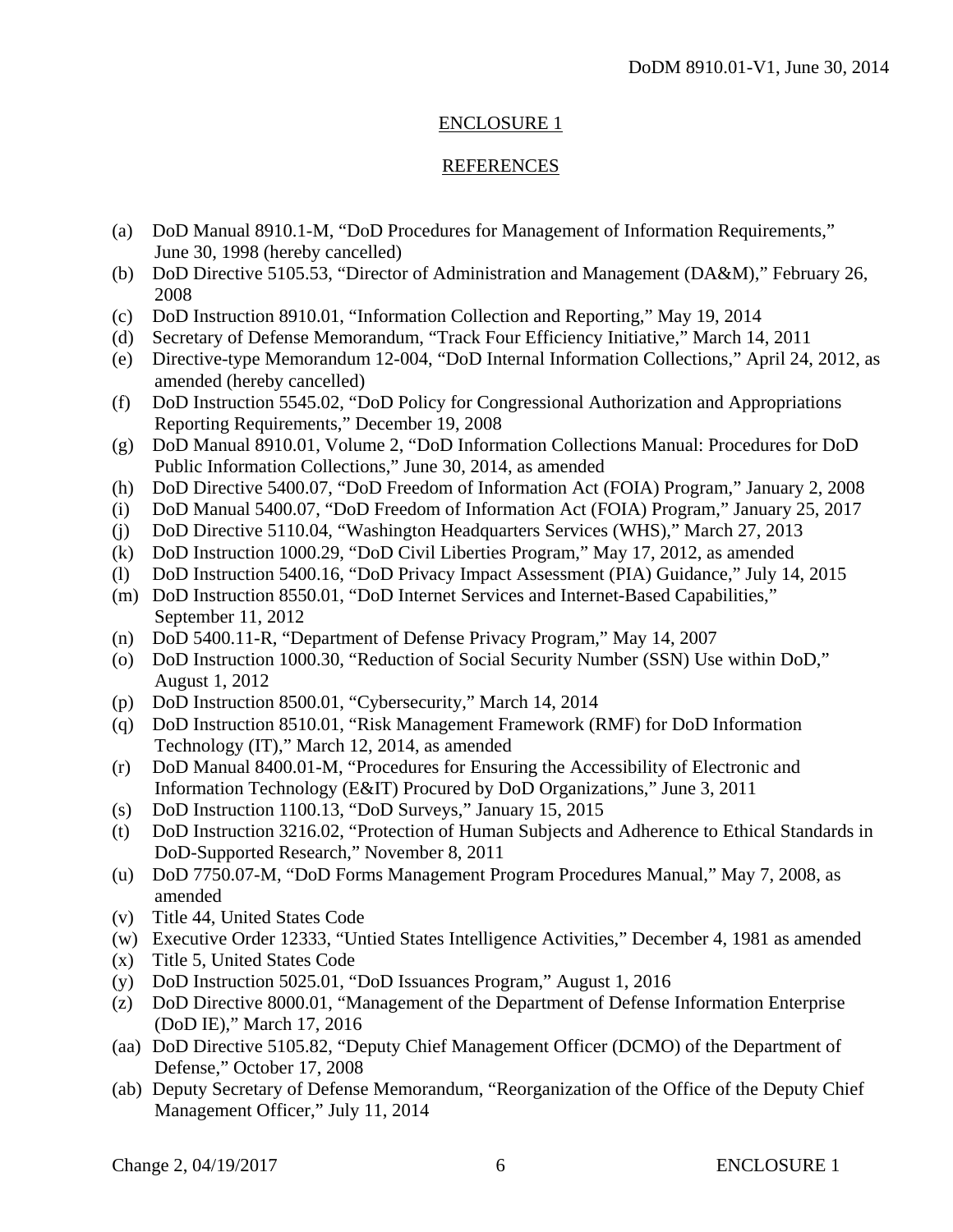## ENCLOSURE 2

## RESPONSIBILITIES

1. DIRECTOR, WASHINGTON HEADQUARTERS SERVICES (WHS). In accordance with DoDD 5110.4 (Reference (j)) and under the authority, direction, and control of the Deputy Chief Management Officer through the Director of Administration, Office of the Deputy Chief Management Officer of the Department of Defense, the Director, WHS:

a. Manages, controls, licenses, and tracks all DoD internal information collections.

 b. Ensures that the Chief of the Directives Division, Executive Services Directorate, WHS, as the DoD Information Collections Officer (ICO), fulfills the responsibilities in paragraphs 1b(1) through 1b(7) in this section. The DoD ICO must:

(1) Organize, direct, and manage the DoD Information Collections Program.

(2) Oversee the implementation of this volume.

 (3) Determine if a DoD information collection is a DoD internal information collection. Information collection requests that are not DoD internal collection requests must be forwarded to the appropriate DoD approving authority.

(4) Approve and license DoD internal information collections with an RCS.

 (5) Publish and maintain a list of approved and active DoD internal information collections and notify the OSD or DoD Component requesting the information collection six months prior to the expiration date of an information collection.

 (6) Develop and enforce expiration procedures for DoD information collections. See section 12 of Enclosure 3 of this volume for expiration procedures.

 (7) Establish and maintain the DoD Information Collections Webpage and the DoD Information Collections Repository.

2. OSD AND DoD COMPONENT HEADS. The OSD and DoD Component heads will:

a. Initiate the development and cancellation of DoD internal information collection requests.

 b. When requesting the approval of a DoD internal information collection, follow the procedures in this volume, the guidance in Reference (c), and the guidance published on the DoD Information Collections Webpage (http://www.dtic.mil/whs/directives/collections/index.html).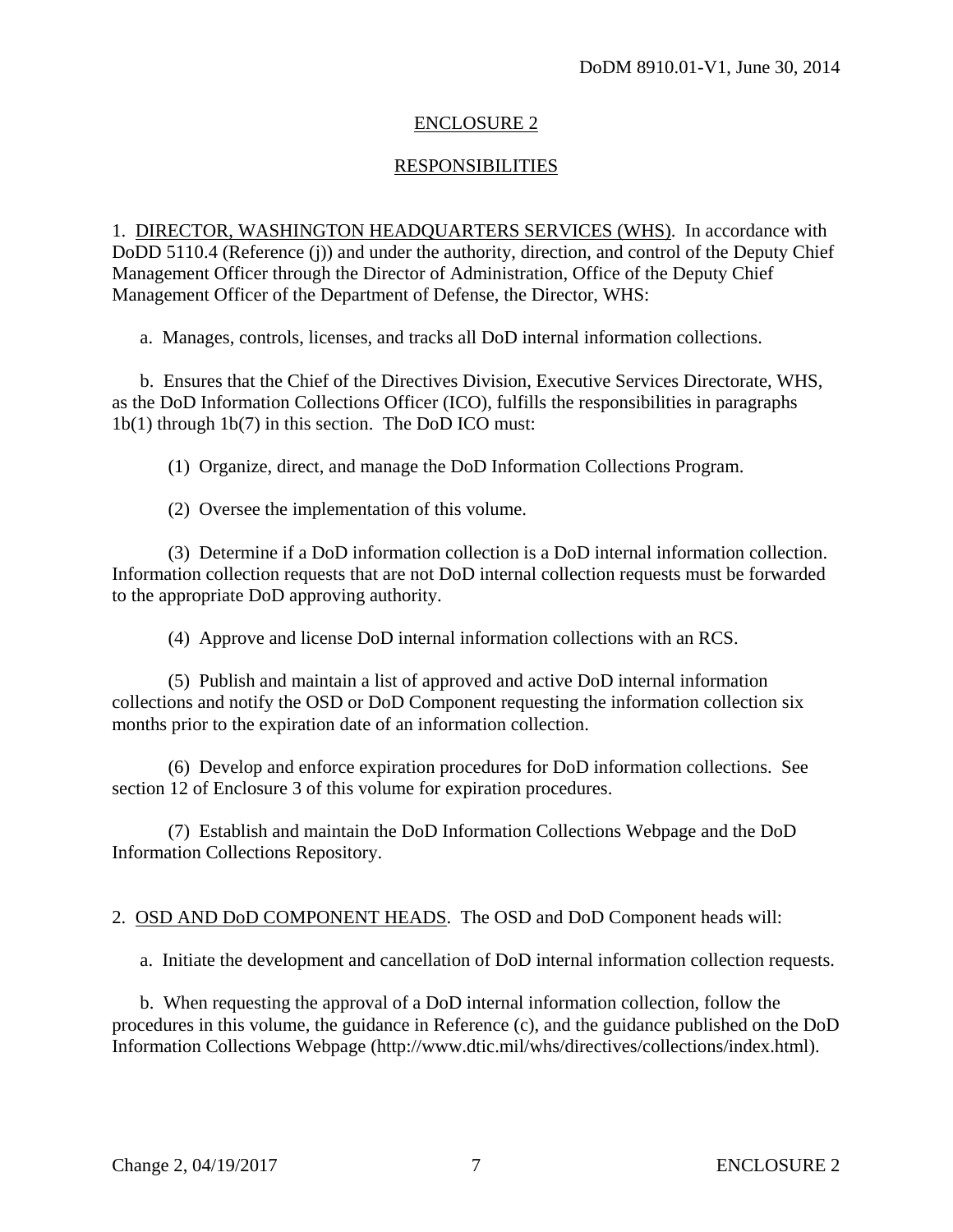c. Ensure that their respective information collections are reviewed to comply with the data protection and use requirements in DoDIs 1000.29, 5400.16, and 8550.01 (References (k), (l), and (m)), DoD 5400.11-R (Reference (n)), DoDI 1000.30 (Reference (o)), DoDI 8500.01 (Reference (p)), 8510.01 (Reference(q)), DoDM 8400.01-M (Reference (r)), DoDIs 1100.13 and 3216.02 (References (s) and (t)), and DoD 7750.07-M (Reference (u)).

 d. Derive cost estimates associated with DoD internal information collections in accordance with References (c) and (d) and in accordance with the OSD Cost Assessment and Program Evaluation (CAPE) methodology by using the CAPE cost guidance website (https://www.cape.osd.mil/CostGuidance/) when initiating DoD internal information collections. Retain the source documentation used to estimate the cost in accordance with the OSD or DoD Component's records disposition schedule. See section 3 of Enclosure 3 of this volume for more information on cost estimates.

 e. Respond only to those DoD internal information collections that are assigned an approved and active RCS, (see paragraph 1b of Enclosure 3 of this volume for a list of items not considered DoD internal information collections). A list of approved and active internal information collections with the assigned RCS can be found at the DoD Information Collections Webpage (http://www.dtic.mil/whs/directives/collections/index.html). Contact the DoD ICO (whs.mc-alex.esd.mbx.dd-dod-directives@mail.mil) to clarify the validity of any DoD internal information collection.

 f. Review and coordinate on proposed DoD internal information collections in accordance with the procedures established in Enclosure 3 of this volume.

 g. Appoint a Component IMCO and provide a copy of the appointment memorandum to the DoD ICO. Provide the DoD ICO a copy of a new memorandum when a change in appointments occurs. The Component IMCO:

(1) Serves as the Component advisor on information collections.

 (2) Reviews, approves, and maintains an inventory of Component internal information collections (see the definition of OSD or DoD Component internal information collection in the Glossary).

 (3) Reviews, endorses, submits, and assists Component action officers with the submission of the DoD Form (DD Form) 2936 "Request for Approval of DoD Internal Information Collection," located at the DoD Forms Management Program Website at http://www.dtic.mil/whs/directives/forms/index.html, action package to the DoD ICO for approval and the assignment of an RCS for DoD internal information collections. See Enclosure 3 of this volume for more information on the DD Form 2936 approval process.

 (a) Ensures all DoD internal information collections receive cost estimates in accordance with paragraph 2.d of Enclosure 2 and section 3 of Enclosure 3 of this volume.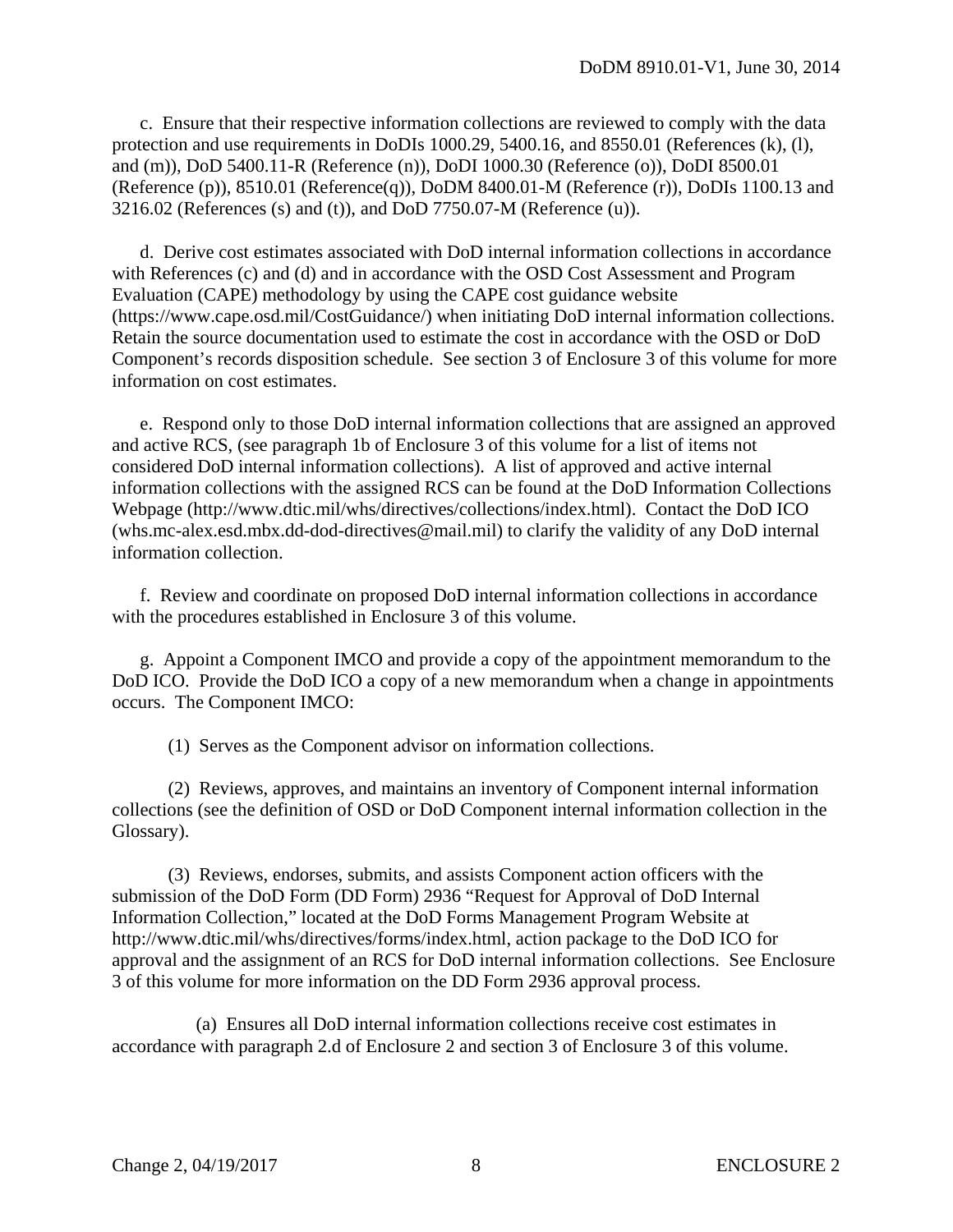(b) Ensures DoD internal information collection requests are coordinated in accordance with the procedures in Enclosure 3 of this volume.

 (c) Assists Component action officers with obtaining coordination and cost estimates throughout the entire process to obtain an RCS.

 (4) Annually reviews approved information collections for need, adequacy, design, and cost-effectiveness.

 (5) Ensures that documents prescribing the information collection are kept up to date if changes to or cancellations of the information collections prescribed in the documents are approved.

 (6) Discontinues information collections that are no longer necessary before their expiration dates.

(7) Reduces the collection of information whenever possible.

 (8) Notifies the DoD ICO when unlicensed or expired DoD internal information collections are encountered.

 (9) Manages the Component-level information collection program. For each information collection, Component-level information collections records should include:

(a) The Component-assigned information collection control symbol.

 (b) The cost of and methodology used to estimate the cost of the information collection as obtained pursuant to Reference (c).

 (c) The approval materials required by the Component for assignment of the information control symbol as determined by the Component IMCO and the Component internal information collection program.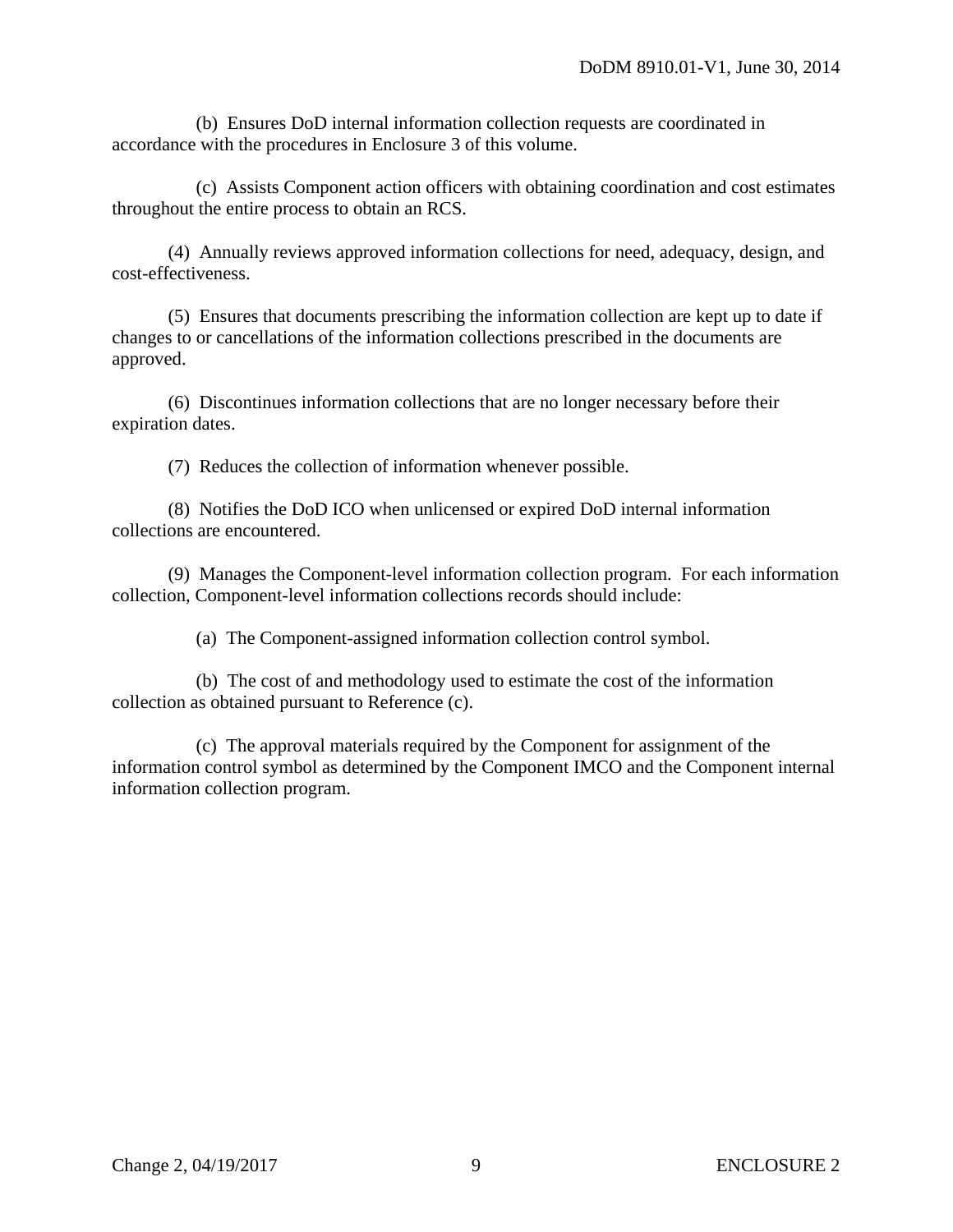#### ENCLOSURE 3

#### **PROCEDURES**

#### 1. DoD INTERNAL INFORMATION COLLECTIONS

 a. Types of DoD internal information collections include but are not limited to surveys, focus group protocols, standardized reporting, and answers to questions for general statistical purposes regardless of form or format and may require approval by the DoD ICO and licensing with an RCS. See Glossary for the definition of a DoD internal information collection.

 b. Items not considered DoD internal information collections and therefore are not subject to the licensing or approval requirements in this volume include:

 (1) Information collected during the conduct of a federal criminal investigation or prosecution, or during the disposition of a particular criminal matter in accordance with section 3518(c)(1) of Title 44, United States Code (U.S.C.) (Reference (v)).

 (2) Information collected during the conduct of a civil action to which the United States or any official or agency thereof is a party; or an administrative action or investigation involving an agency against specific individuals or entities in accordance with Reference (v).

 (3) Information collected during intelligence activities authorized pursuant to section 3.5.(g) of Executive Order (E.O.) 12333 (Reference (w)) as amended or successor orders, or during the conduct of cryptologic activities that are communications security activities pursuant to Reference (v).

 (4) Information collected by operationally deployed units or forces supporting a contingency operation for the purpose of directly assisting front line operations.

 (5) Information collected during DoD support of domestic and international emergency operations and incidents.

 (6) Information collected by the Office of the Inspector General of the Department of Defense under its authority as stated in sections  $6(a)(1)$  and 7 of Title 5, U.S.C. (Reference (x)).

(7) Reports of audit.

 (8) Information collected during internal review, personnel security investigations, investigation of charges, a complaint, a claim, or a violation of law or regulation to include questionable intelligence activities.

 (9) Comments, concurrence, coordination, or privacy impact assessments that are a part of the routine coordination or clearance of proposed actions or publications; recommendations or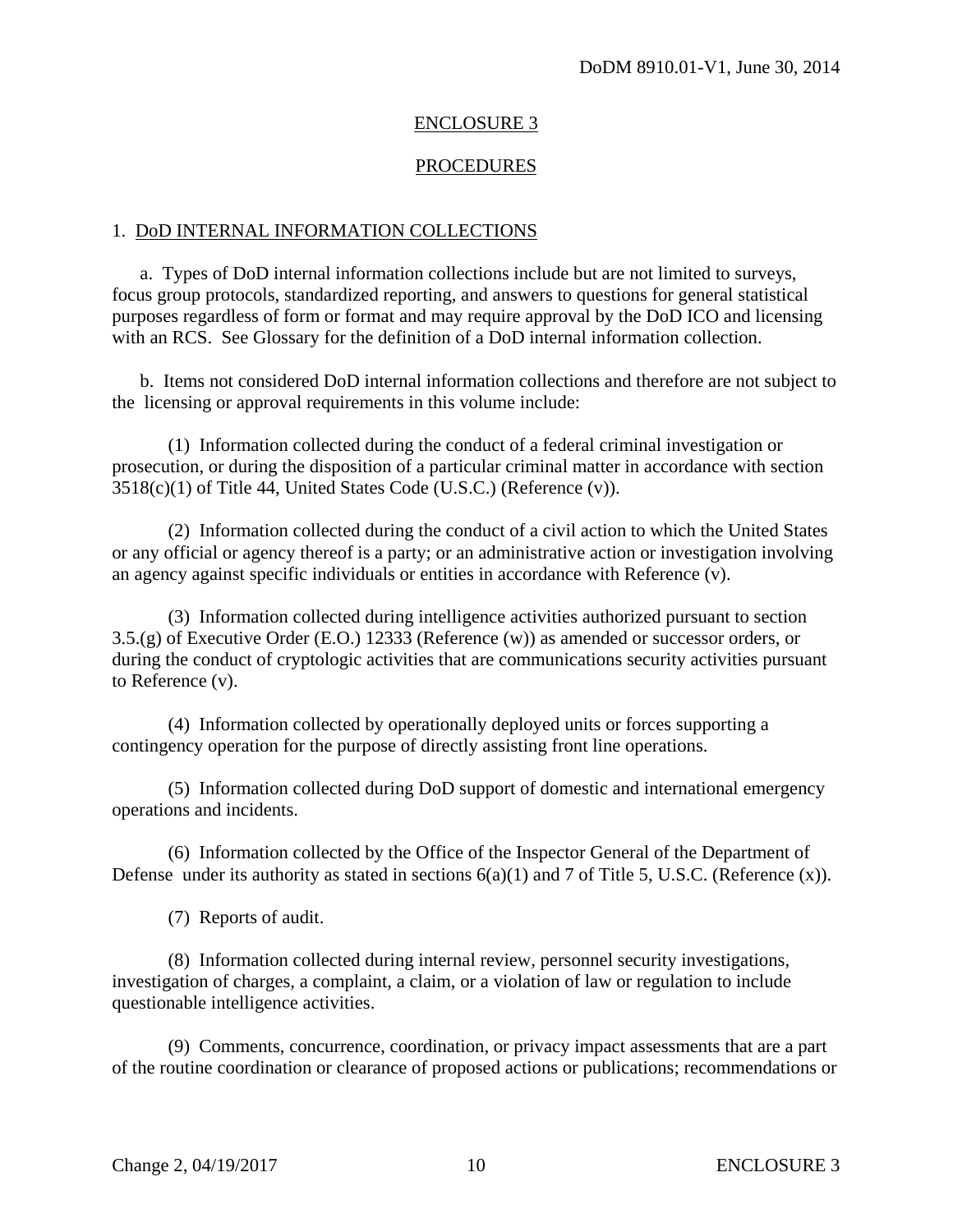evaluations as to proposed plans, policies, procedures, organizations, missions, publications, agenda, curriculums, or courses of action.

 (10) Cost estimate solicitations, routine budget requests, and independent cost estimates or independent cost assessments, that are part of routine acquisition program management and all data, documents, and exhibits submitted as part of the planning, budgeting and execution process in support of developing budgets.

(11) Financial disclosure statements.

(12) Nominations or recommendations for awards or positions.

 (13) Personnel records and requests for personnel records to include employment, medical, and dental records or documents.

 (14) Facts or opinions from individuals (including individuals in control groups) under treatment, clinical examination, or in connection with research involving human subjects as defined in Reference (t).

 (15) Evaluations, summaries, or assessments concerning a conference, convention, symposium, meeting, seminar, class, working group, or workshop.

 (16) Copies of previously established information collections or records or data generated automatically that do not impose cost on responding OSD or DoD Components.

 (17) Surveys and focus groups where information is collected from nine or fewer potential respondents in one calendar year.

 c. Those items not considered DoD internal information collections listed in paragraph 1b of this enclosure are not exempt from the requirements in References (c), (d), (f), (h), (*i*), (k) through (u), and DoDI 5025.01 (Reference (y)).

#### 2. OSD AND DoD COMPONENT PROCEDURES FOR INTERAGENCY REQUESTS

 a. When a OSD or DoD Component receives an information collection request from an entity outside of DoD (e.g., federal agencies, State governments, public organizations, or individuals), the OSD or DoD Component shall follow their own internal Component information collection approval procedures. If the OSD or DoD Component does not have any established approval procedures, the requesting external entity shall be directed to the OSD or DoD Component head for approval of the OSD or DoD Component internal information collection.

 b. When a OSD or DoD Component receives a DoD internal information collection request from an entity outside of DoD that involves more than one OSD or DoD Component, that OSD or DoD Component may serve as the official DoD sponsor of the DoD internal information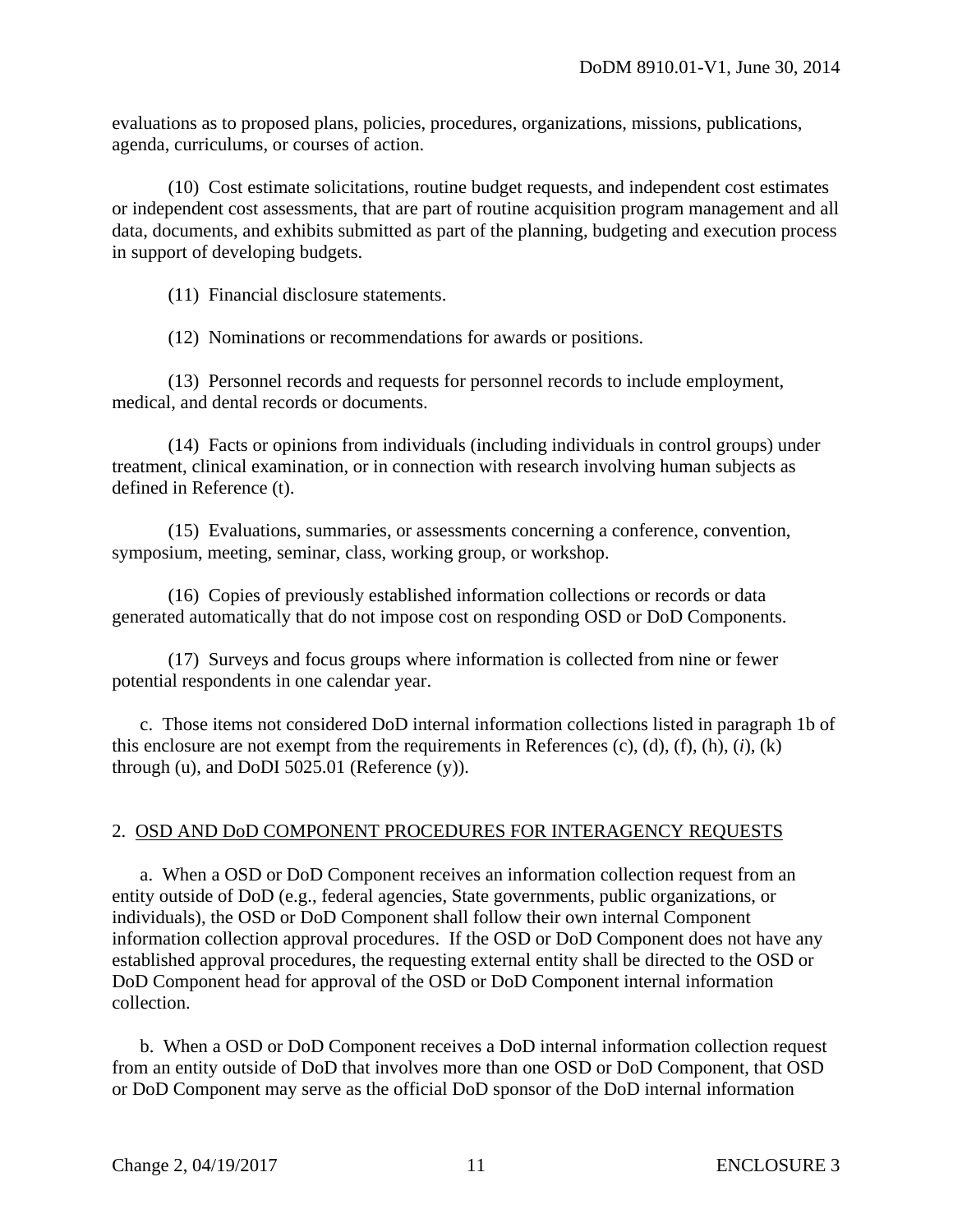collection. OSD or DoD Component sponsors of DoD internal information collections shall process DoD internal information collection requests in accordance with the procedures in this volume.

 c. When a OSD or DoD Component requests information from a federal agency external to DoD, the information collection must be coordinated with and approved in accordance with the procedures prescribed in this volume and in accordance with any additional procedures prescribed by the responding federal agency.

3. COST ESTIMATE. A cost estimate prepared by the requesting OSD or DoD Component is mandatory for all DoD internal information collections to determine if the expected benefit of the information collected is worth the cost burden of its collection. The estimated cost to compile, analyze, and distribute an internal information collection must:

 a. Be generated using the CAPE cost guidance website at https://www.cape.osd.mil/CostGuidance in accordance with Reference (d).

 b. Be documented on the DD Form 2936. Cost estimates for both the OSD or DoD Component requesting the information collection and each responding OSD or DoD Component must be included on the DD Form 2936.

4. JUSTIFICATION. All DoD internal information collections must have a prescribing document (e.g., DoD issuance, statute or law, a federal agency regulation, Presidential, Secretary of Defense or Deputy Secretary of Defense direction) or a supporting statement that clearly outlines why the information collection is necessary and its benefits to the DoD.

# 5. COLLECTION INSTRUMENT

 a. All instruments, instructions, and associated materials used in DoD internal information collections must prominently display the RCS.

 b. All instruments must prominently display a Privacy Act Statement or Privacy Act Advisory when applicable.

 c. Final copies, reports, or results of an information collection must be submitted in a searchable format to the DoD ICO (whs.mc-alex.esd.mbx.dd-dod-directives@mail.mil) within 1 year of the assignment of the RCS unless a waiver is obtained from the DoD ICO. The reinstatement of the information collection, the extension of the information collection, changes to the information collection or changes to its prescribing issuance will not be approved if the final copies, reports, or results are not submitted to the DoD ICO.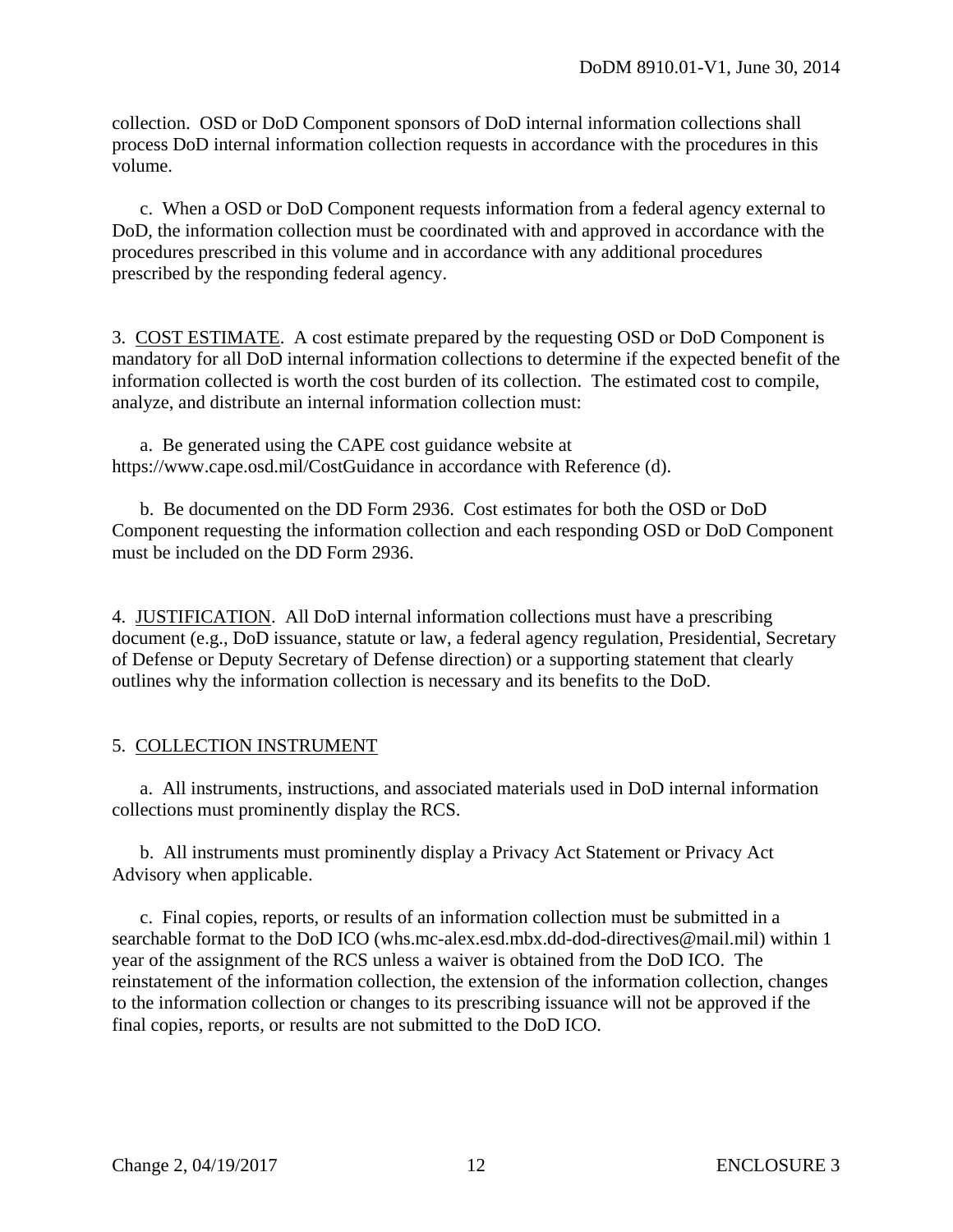6. DD FORM 2936. DD Form 2936 must be used to request approval of and to license DoD internal information collections with an RCS. Instructions for preparing a DD Form 2936 are available on the DoD Information Collections Webpage (http://www.dtic.mil/whs/directives/collections/index.html).

 a. The DD Form 2936 must be signed by the requesting OSD or DoD Component at the Component head, Principal Deputy, or equivalent level for information collections costing \$500,000 or more, or at the Senior Executive Service (SES) or equivalent level for collections costing less than \$500,000. A signature from the requesting OSD or DoD Component is not required on the DD Form 2936 if the information collection is coordinated and approved with the prescribing DoD issuance in accordance with Reference (y). See section 8 of this enclosure for more information on processing DoD internal information collections requests with DoD issuances.

 b. Once the OSD or DoD Component requesting the information collection, required coordinators, and respondents have signed the DD Form 2936 at the OSD or DoD Component level, the IMCO for the OSD or DoD Component requesting the information collection must endorse and forward the completed form and the DD Form 2936 action package to the DoD ICO for approval and licensing at whs.mc-alex.esd.mbx.dd-dod-internal-informationcollections@mail.mil. See the DoD Internal Information Collections Website (http://www.dtic.mil/whs/directives/collections/index.html) for a list of items that must be included as part of the DD Form 2936 action package. The DoD ICO will not accept approval and licensing requests unless they are submitted by an IMCO. Contact the DoD ICO at whs.mcalex.esd.mbx.dd-dod-directives@mail.mil for IMCO contact information.

 c. Emergency approval requests must be signed by the OSD or DoD Component head requesting the information collection and at the SES or equivalent level for responding OSD or DoD Components if required. This signature authority for emergency approval requests cannot be delegated. See section 10 of this enclosure for the procedures to request emergency approval.

#### 7. COORDINATION REQUIREMENTS

 a. Respondents. The responding OSD or DoD Components must be given an opportunity to coordinate on the cost of DoD internal information collections. Coordination must be at the OSD or DoD Component head, Principal Deputy, or equivalent level for collections costing the responding OSD or DoD Component \$500,000 or more. For those collections costing the less than \$500,000 coordination must be at the SES or equivalent level. OSD or DoD Components must have 15 workdays at a minimum to coordinate. If respondent coordination is required for emergency DoD internal information collection requests, the DoD ICO will determine the required number of workdays for respondent coordination.

 (1) For DoD internal information collections not prescribed by statute, law, regulation, E.O., Presidential direction, Secretary of Defense direction, or Deputy Secretary of Defense direction, information cannot be collected from responding OSD or DoD Components that do not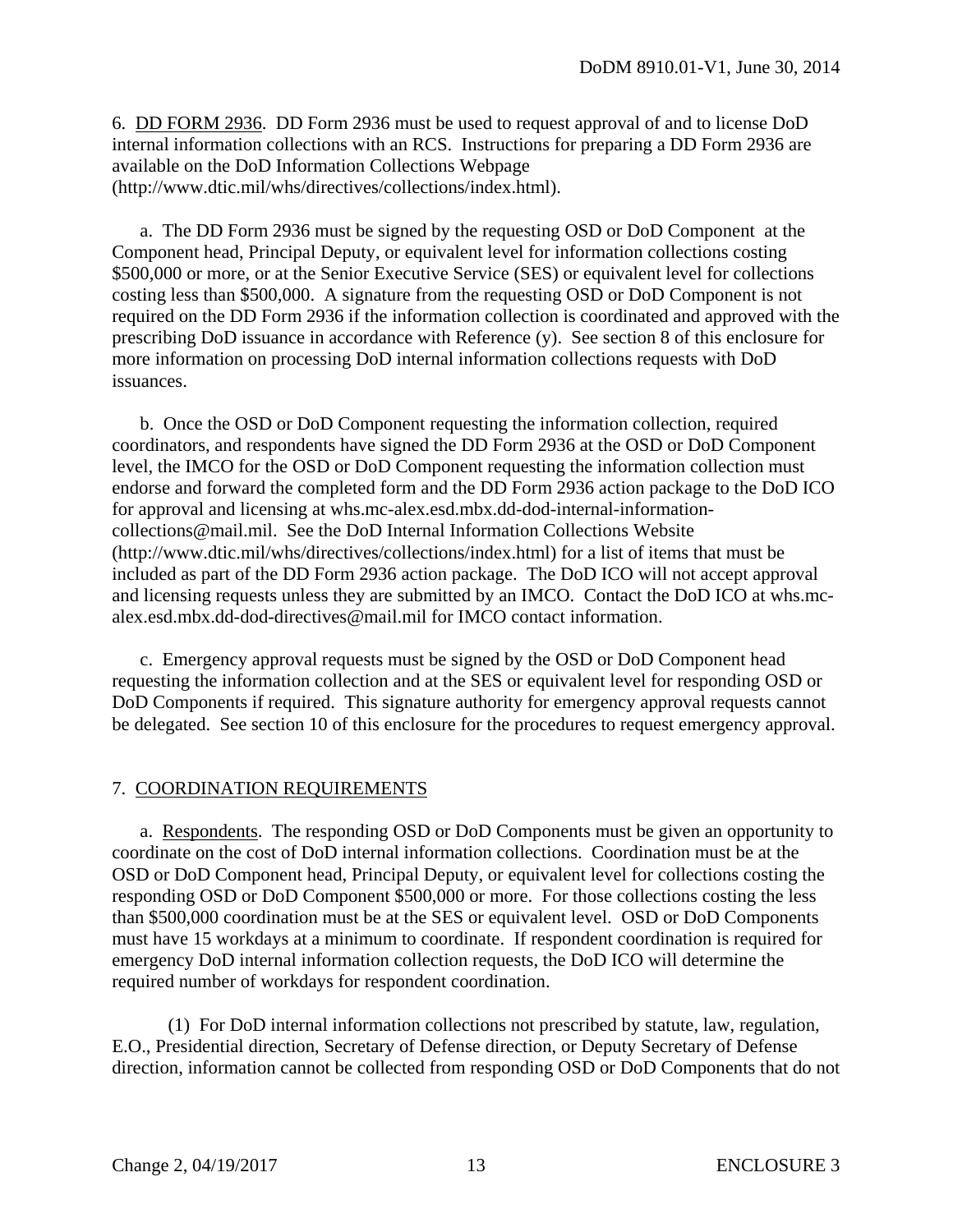concur with the information collection either on the DD Form 2936 or through the DoD issuance coordination process.

 (2) Information collections required by statute, law, federal regulation, E.O., Presidential direction, Secretary of Defense direction, or Deputy Secretary of Defense direction are not optional and may be approved and assigned an RCS by the DoD ICO without concurrence from responding OSD or DoD Components as long as the responding OSD or DoD Components are given the opportunity to coordinate. The OSD or DoD Component requesting the information collection is responsible for providing documentation showing each responding OSD or DoD Component was afforded an opportunity to coordinate on the estimated cost and the DD Form 2936. See paragraphs 8a and 9a of this enclosure for additional procedures on DoD internal information collections prescribed by law and in a DoD issuance.

 b. Component Forms Management Official. Information collections involving the use of forms must be coordinated with the forms manager of the OSD or DoD Component requesting the information collection to regulate and design the forms in accordance with Reference (u).

 c. Director, Office of People Analytics (OPA). All surveys must be coordinated with the Under Secretary of Defense for Personnel and Readiness through the Director, OPA, in accordance with Reference (s). The Director, OPA, should be contacted early in the development and design of the survey to ensure it meets scientific standards.

 d. Human Research Protection Program (HRPP) Officials. Information collections involving the gathering of information on human subjects must be coordinated with the Under Secretary of Defense for Acquisition, Technology, and Logistics and the Under Secretary of Defense for Personnel and Readiness as applicable in accordance with Reference (t).

 e. Component Privacy Official. All information collection requests that contain personal information on individuals must be coordinated with the privacy official of the OSD or DoD Component requesting the information collection to ensure compliance with References (k), (l) and  $(n)$ .

 f. Records Management Official. Every information collection request must be coordinated with the records management official of the OSD or DoD Component requesting the information collection as required to ensure that the appropriate records disposition schedule has been identified in accordance with the respective OSD or DoD Component's records disposition schedule.

 g. Component Chief Information Officer. Every request for collection of information through a computer system or in electronic format must be coordinated with the chief information officer of the OSD or DoD Component requesting the information collection to ensure that the information will be appropriately safeguarded and:

 (1) Collected, stored, and otherwise processed in information systems that comply with requirements for information assurance as described in References (l), (m), (p), and (q).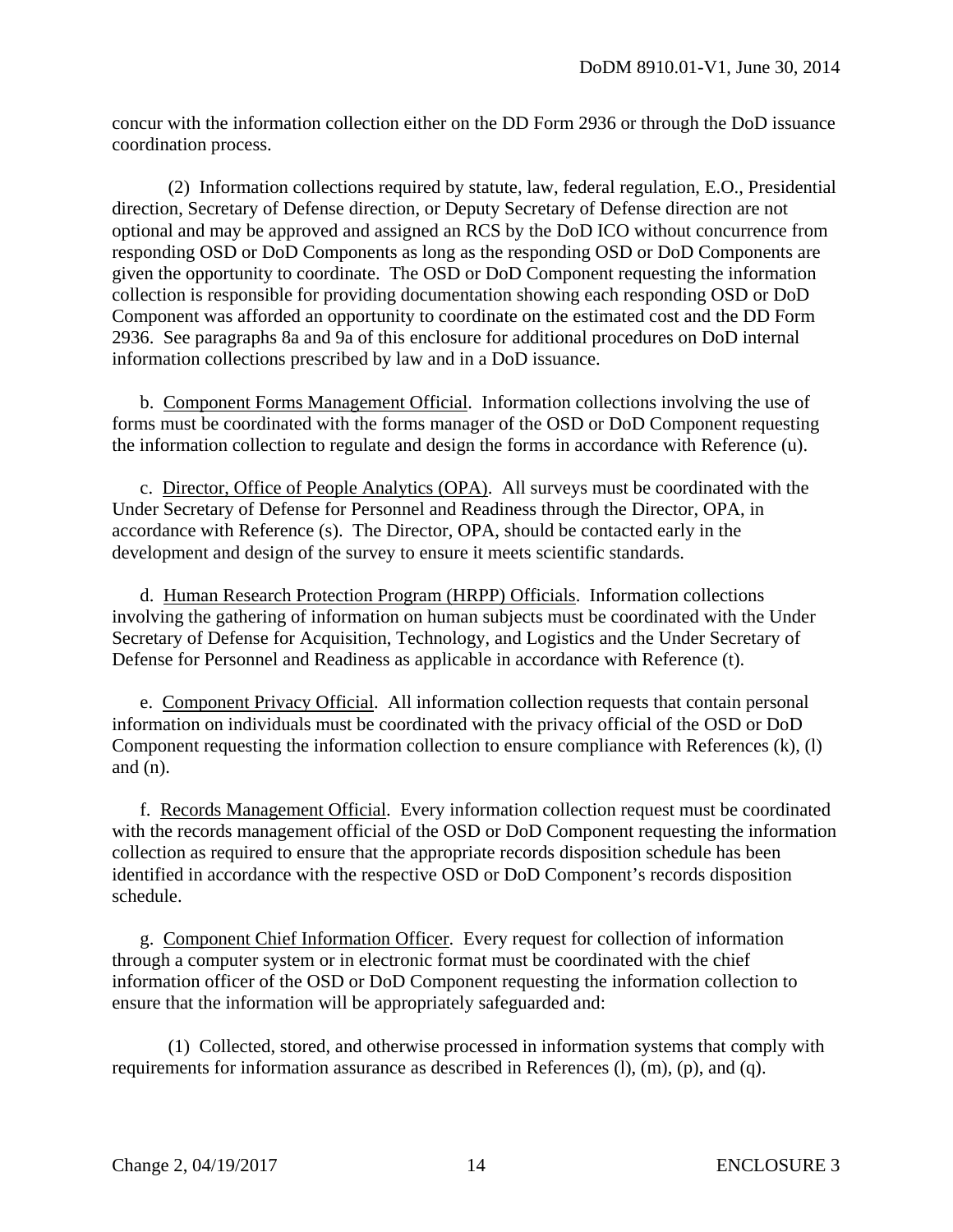(2) Collected and provided in formats and methods that ensure accessibility in accordance with Reference (r).

#### 8. INFORMATION COLLECTIONS PRESCRIBED IN DoD ISSUANCES

 a. RCS Approval Process for Information Collections Prescribed in DoD Issuances. Figure 1 outlines the steps in this volume that are required to obtain an RCS for DoD internal information collections that are prescribed in a DoD issuance.

Figure 1. DoD Internal Information Collections RCS Approval Process for Information Collections Prescribed in DoD Issuances



b. Coordination of Information Collections With DoD Issuances

 (1) All information collections prescribed in a DoD issuance (to include those also prescribed by statute, law, federal regulation, E.O., Presidential direction, Secretary of Defense direction, or Deputy Secretary of Defense direction) may be coordinated with the issuance as one action in accordance with Reference (y).

 (2) The estimated cost of the DoD internal information collection (the total cost to all responding OSD or DoD Components and the estimated cost incurred by the OSD or DoD Component requesting the information collection) must be provided on the SD Form 106, "DoD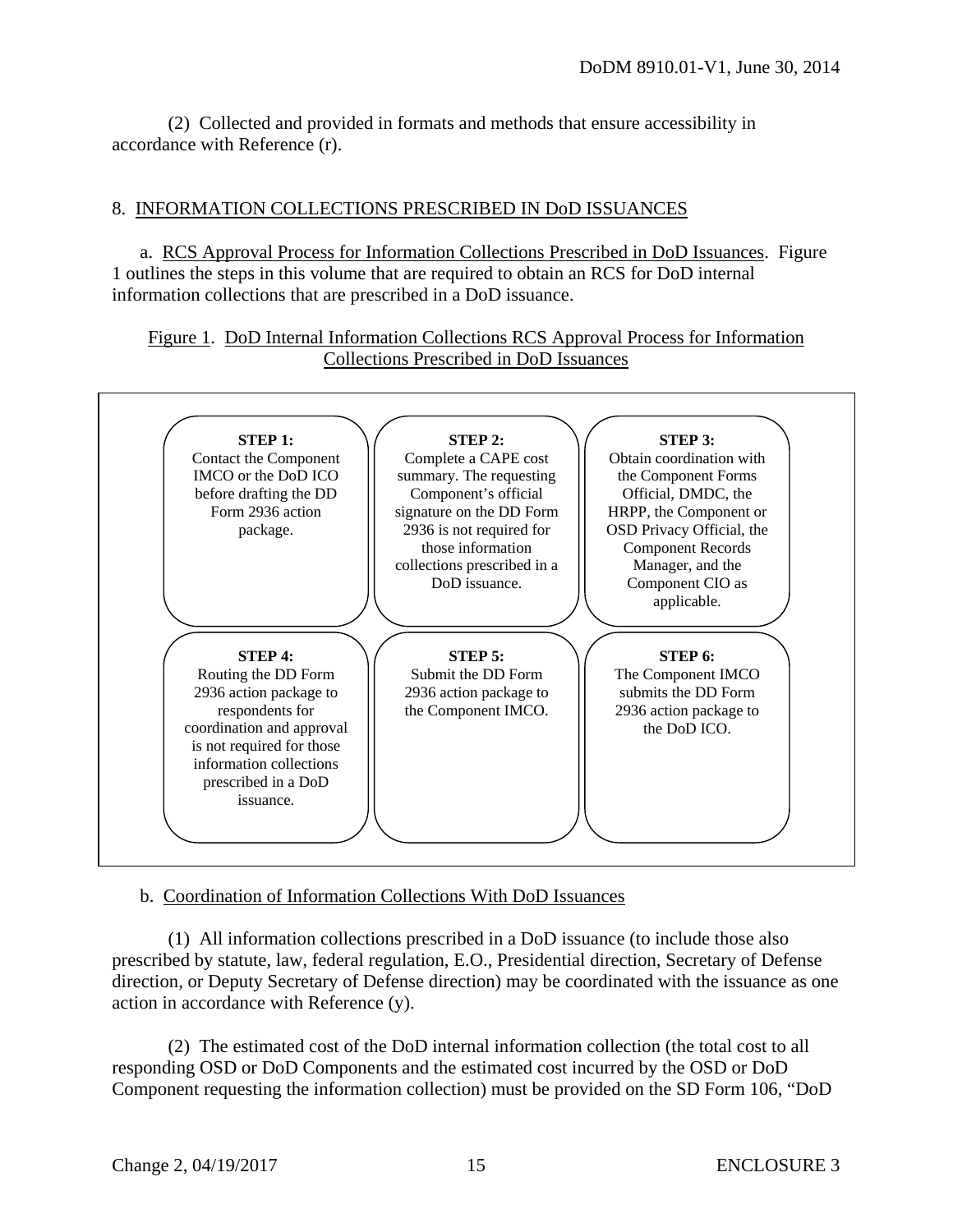Directives Program Coordination Record" and posted with the DoD issuance to the DoD Directives Portal for coordination in accordance with Reference (y).

 (3) The coordination requirements in paragraphs 7b through 7g of this enclosure must be completed as applicable before the prescribing issuance is submitted to the Directives Division for pre-signature review in accordance with Reference (y). The coordination provided with the issuance in accordance with Reference (y) must be used to satisfy the responding OSD or DoD Components' coordination requirements (see paragraph 7a of this enclosure for more information on coordination with responding Components) and the signature of the requesting OSD or DoD Component's approving official normally captured on the DD Form 2936 (see paragraph 7a of this enclosure for more information on responding Components).

 (4) If a responding OSD or DoD Component has concurred with the issuance without comment relating to the information collection, the signature of that responding OSD or DoD Component's coordinating official is not required on the final DD Form 2936.

 (5) All comments from responding OSD or DoD Components on the Secretary of Defense Form 818, "Comment Matrix for DoD Issuances," located at the DoD Forms Management Program website at http://www.dtic.mil/whs/directives/forms/index.html, concerning the information collection request must be addressed by the requesting OSD or DoD Component before the information collection will be approved by the DoD ICO.

 (6) Information collections prescribed in an issuance and required by statute, law, federal regulation, E.O., Presidential direction, Secretary of Defense direction, or Deputy Secretary of Defense direction are not optional and may be approved without the concurrence of all responding OSD or DoD Components as long as the OSD or DoD Components are given the opportunity to coordinate in accordance with Reference (y).

 c. Information Collection Requirements Paragraph in DoD Issuances. DoD issuances that reference an information collection requirement must contain an information collection requirements paragraph in accordance with Reference (y). Templates and standards for composing an information collection requirements paragraph can be found on the Directives Division Website (http://www.dtic.mil/whs/directives/).

 d. Updating DoD Issuances Upon Changes to an Information Collection. DoD issuances and other DoD documents referencing an information collection requirement must be updated as necessary to reflect the change in the information collection in accordance with Reference (y). See section 11 of this enclosure for procedures required to change an information collection.

 e. Updating DoD Issuances Upon the Expiration of an Information Collection. If an information collection prescribed by a DoD issuance is not extended or reinstated by its expiration date, the DoD ICO must initiate an administrative change to remove the information collection from the issuance in accordance with Reference (y).

 f. Cancellation of Prescribing DoD Issuances. An information collection prescribed by an issuance must be cancelled when that issuance is cancelled in accordance with the procedures in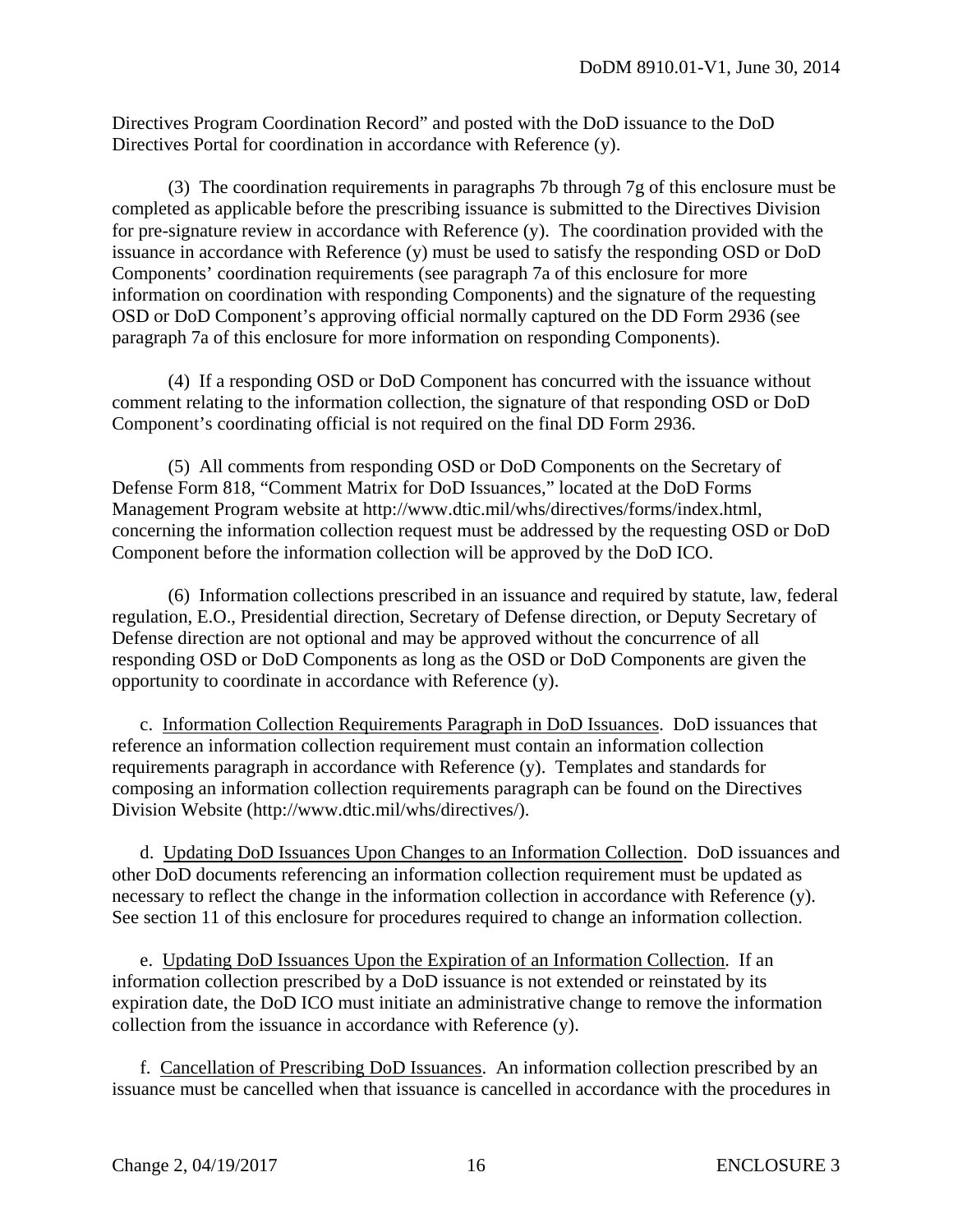Reference (y). The DoD ICO will update the corresponding list of valid RCSs and notify the IMCO of the OSD or DoD Component requesting the information collection of the cancelled information collection.

#### 9. INFORMATION COLLECTIONS NOT PRESCRIBED IN DoD ISSUANCES

 a. Figure 2, "DoD Internal Information Collections RCS Approval Process of Information Collections Not Prescribed in DoD Issuances" outlines the steps in this volume that are required to obtain an RCS for DoD internal information collections that are not prescribed in DoD issuances.

#### Figure 2. DoD Internal Information Collections RCS Approval Process for Information Collections Not Prescribed in DoD Issuances



 b. A signed DD Form 2936 with estimated costs to all responding OSD or DoD Components and estimated cost to the OSD or DoD Component requesting the information collection must be submitted to each responding OSD or DoD Component for coordination. The DD Form 2936 must be signed by the requesting OSD or DoD Component's official before the DD Form 2936 is submitted to responding OSD or DoD Components for coordination. Each responding OSD or DoD Component must sign the DD Form 2936 and return the form to the OSD or DoD Component requesting the information collection.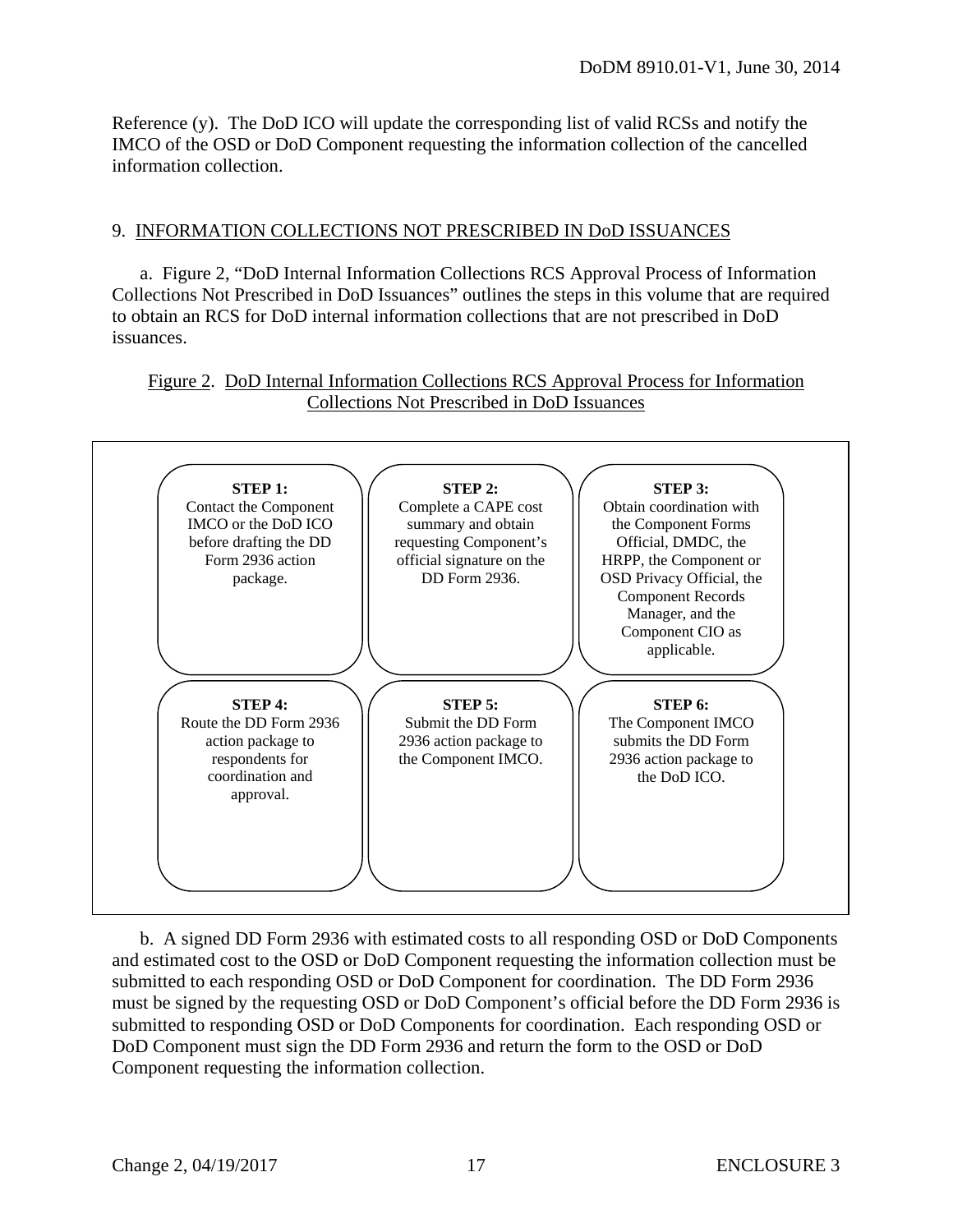c. The coordination requirements in paragraphs 7b through 7g of this enclosure must be completed before the DD Form 2936 is submitted to responding OSD or DoD Components for approval.

 d. Information collections prescribed by statute, law, federal regulation, E.O., Presidential direction, Secretary of Defense direction, or Deputy Secretary of Defense direction are not optional and may be approved without the concurrence of all responding OSD or DoD Components as long as the responding OSD or DoD Components are given the opportunity to coordinate. The OSD or DoD Component requesting the information collection must provide copies of the coordination with responding OSD or DoD Components who do not concur with the information collection to the Component IMCO and DoD ICO when submitting the DD Form 2936 action package for approval.

 e. If a responding OSD or DoD Component selects "do not concur" on the DD Form 2936 for a DoD internal information collection not prescribed by statute, the responding OSD or DoD Component's concerns must be addressed by the requesting OSD or DoD Component before the DoD internal information collection is approved by the DoD ICO and assigned an RCS. The process to address the do not concur on the DD Form 2936 and the manner in which it is conducted are the responsibility of the OSD or DoD Component requesting the information collection. Addressing the concerns of a responding OSD or DoD Component may consist of:

(1) Informal or formal exchanges by phone, e-mail, or memorandum.

 (2) Meetings and working groups that involve the Components' IMCOs or other OSD or DoD Component senior leadership.

 (3) A request to the Director of Administration, ODCMO, to mediate between the OSD or DoD Component heads if exchanges, meetings, and working groups are not successful.

 f. If a responding OSD or DoD Component selects "do not concur" on the DD Form 2936 for a DoD internal information collection not prescribed by statute, resolution of the do not concur must be documented. Documentation of the resolution includes written formal withdrawal of the do not concur from the responding OSD or DoD Component (signed at the same level or higher as the original DD Form 2936) or the responding OSD or DoD Component's signature and selection of concur on an updated DD Form 2936. A copy of the written formal withdrawal of the do not concur must be provided to the Component IMCO and the DoD ICO with the DD Form 2936 action package.

 g. If there is no response from a responding OSD or DoD Component after 15 workdays, the requesting OSD or DoD Component must:

(1) Identify those OSD and DoD Components that do not respond.

 (2) Provide a copy of all attempts to obtain respondent coordination with the DD Form 2936 action package.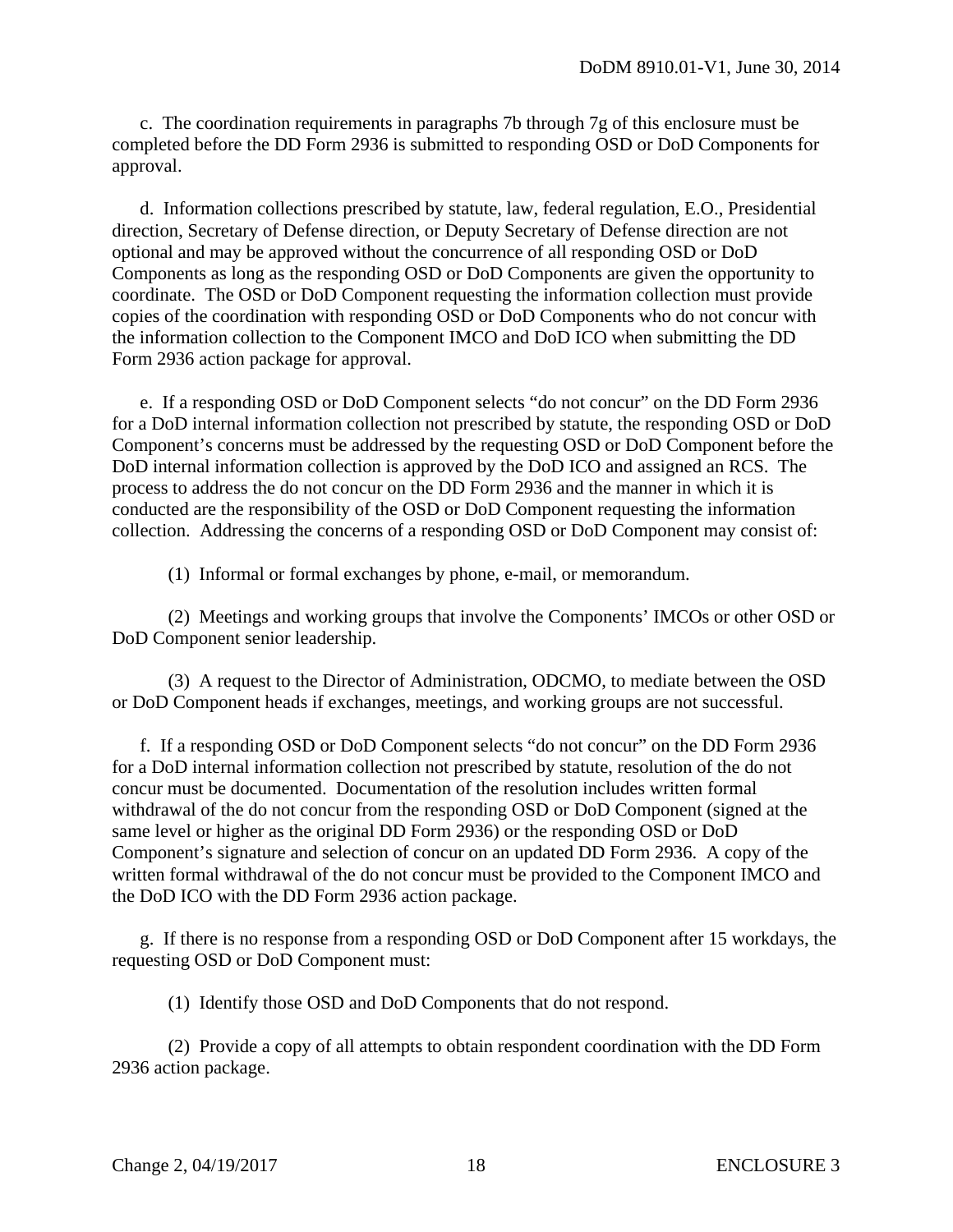#### 10. EMERGENCY APPROVAL

 a. Emergency approval requests must be issued only for time-sensitive collections that affect current information collections or that will become an information collection, and only when time constraints prevent the normal approval procedures described in this enclosure. Timesensitive collections are those that are:

(1) Directed by E.O.

(2) Directed by the Secretary or Deputy Secretary of Defense.

(3) A matter of urgent national security.

 (4) Required by recent (less than 90 days) change in law, statute, or Government-wide regulation.

(5) Necessary to prevent imminent danger (as defined in the Glossary) to life and health.

b. Insufficient planning or administrative oversight does not warrant emergency approval.

 c. Emergency approval must not be used to permanently change or supplement existing information collections.

d. The DoD ICO will determine if an information collection warrants emergency approval.

 e. The Component IMCO requesting the information collection must contact the DoD ICO directly to determine if an information collection meets the criteria for emergency approval and for a list of items that will be required for emergency approval. The items required for emergency approval by the DoD ICO must be submitted to the DoD ICO through the Component's IMCO, and the DD Form 2936 must be signed by the OSD or DoD Component head, Principal Deputy, or equivalent.

 (1) Information collections may be granted a temporary RCS by the DoD ICO without the coordinated cost summaries and other coordination required by the DD Form 2936. An estimated cost must be provided.

 (2) The DoD ICO will determine the required fields of the DD Form 2936 and the required items to be included in the DD Form 2936 action package to be completed by the OSD or DoD Component requesting the information collection on a case-by-case basis. Requests for emergency approval will be granted within 2 working days of receipt of the items requested by the DoD ICO.

 f. An expiration date of no more than 180 days from the approval date will be assigned to an information collection approved under emergency procedures.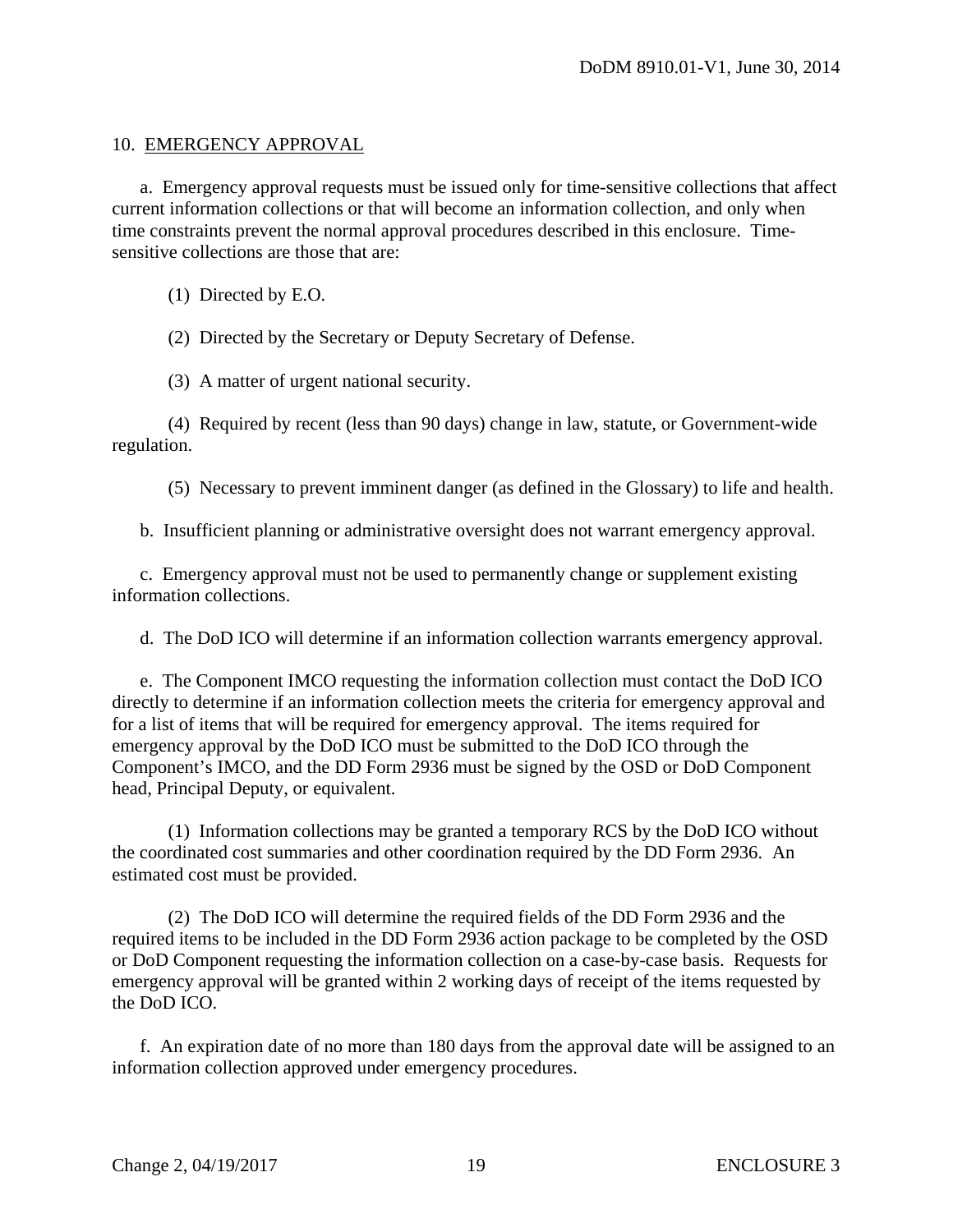#### 11. CHANGES TO DoD INTERNAL INFORMATION COLLECTIONS

a. Substantial Changes. If an information collection requires substantial changes prior to expiration, a new DD Form 2936 action package (to include all items required by this enclosure) must be submitted by the Component IMCO to the DoD ICO. Substantial changes to an information collection requirement may require modification of the prescribing and supporting documents, including DoD issuances to be made by the OSD or DoD Component requesting the information collection. Substantial changes include but are not limited to:

- (1) Change in frequency of collection.
- (2) Change in number or source of respondents.
- (3) Change to the content of the information collection.

#### b. Minor Changes

 (1) If an information collection requires minor changes prior to expiration, a description of the changes must be e-mailed by the Component IMCO to the DoD ICO at whs.mcalex.esd.mbx.dd-dod-directives@mail.mil to determine if a new DD Form 2936 is required. The determination of minor changes to an information collection will be made by the DoD ICO.

 (2) Minor changes to an information collection may include a change to the organizational name of the OSD or DoD Component requesting the information collection, the organizational name of a responding OSD or DoD Component, the correction of a misspelled word on the information collection instrument, etc. Minor changes to an information collection requirement may require modification of the prescribing and supporting documents, including DoD issuances to be made by the OSD or DoD Component requesting the information collection.

#### c. Extensions

 (1) An extension to an information collection may be requested for a maximum of 2 years beyond the current expiration date provided there are no substantial changes to the information collection. See paragraph 11a of this enclosure for a list of substantial changes.

 (2) When an information collection is prescribed in a DoD issuance and that issuance is certified current in accordance with Reference (y), the information collection will be extended automatically up to 2 years to coincide with the extension of the issuance. If the issuance is not certified current, the information collection cannot be extended.

 (3) When an information collection is prescribed in a document other than a DoD issuance, a DD Form 2936 action package must be submitted to request an extension.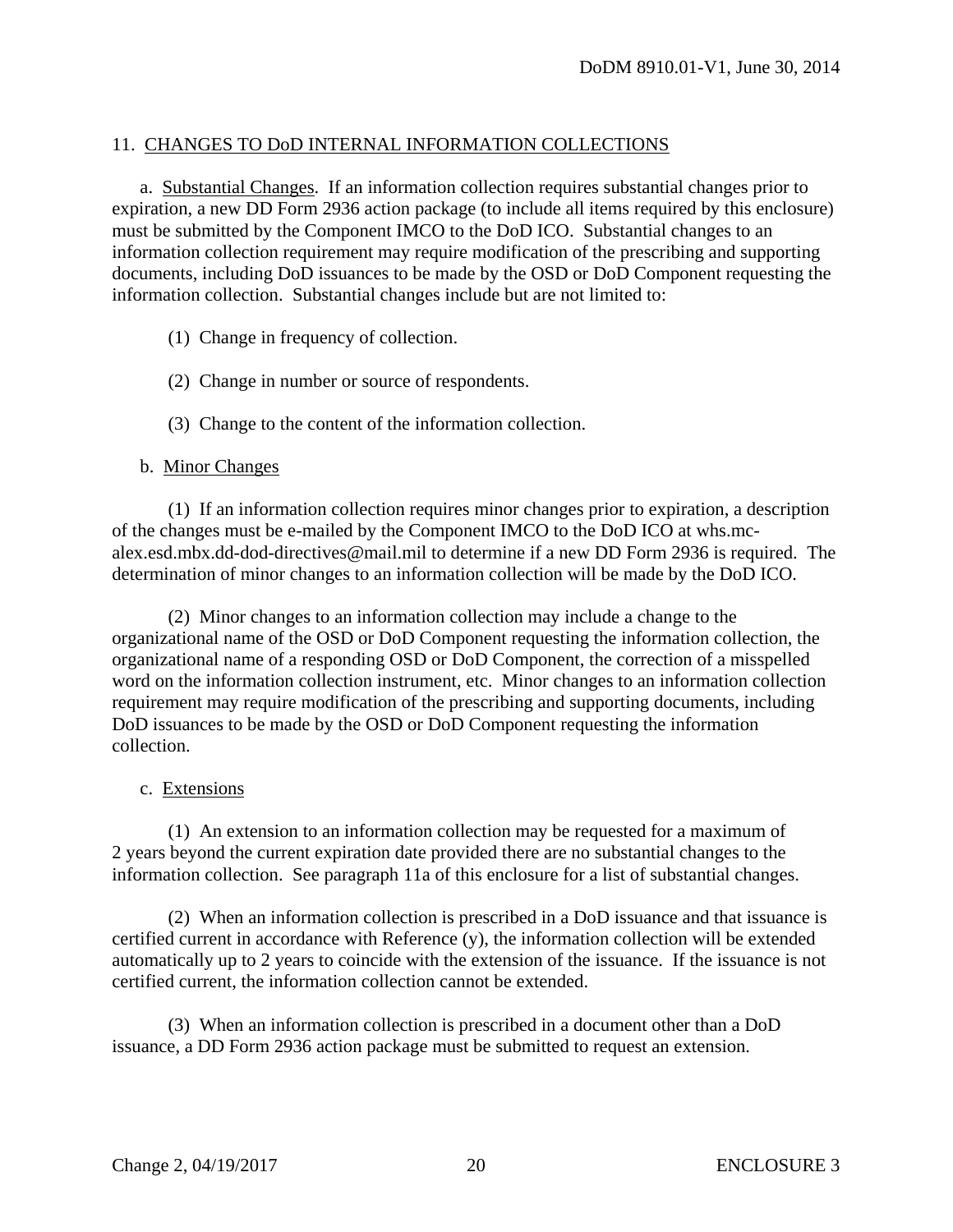(4) Extensions are approved by the DoD ICO and may only be granted once. Extensions cannot exceed the lifetime of the prescribing issuance or 2 years if not prescribed by an issuance.

 d. Reinstatement of Expired DoD Internal Information Collections. An expired information collection and associated RCS may be reinstated by submitting a new DD Form 2936 action package according to the procedures in this volume.

 e. Cancellation. Information collections must be discontinued whenever they have served the purpose for which they were originally intended, when the cost of production exceeds the value provided, or when continued collection would violate federal law or DoD policy. The IMCO of the OSD or DoD Component requesting the information collection may discontinue a collection by notifying the DoD ICO at mil whs.mc-alex.esd.mbx.dd-dod-directives@mail.mil.

## 12. EXPIRATION PROCEDURES FOR RCSs

#### a. Expiration

 (1) The expiration date for a DoD internal information collection that has been assigned an RCS must not exceed 5 years from the date it is approved by the DoD ICO or the publication date of the prescribing DoD issuance, whichever is later.

 (2) An internal information collection that is also a public information collection will expire 3 years after it is approved by the Office of Management and Budget, unless otherwise specified by the Office of Management and Budget.

 (3) An internal information collection prescribed by a DTM will expire when the DTM expires, but cannot exceed 5 years from the publication date of the DTM.

 (4) One-time information collections will be valid for up to 1 year and cannot be extended.

 (5) Information collections that have received emergency approval will be valid for up to 180 days.

 (6) Substantial and minor changes to an internal information collection and the transfer of responsibility for the information collection will not alter the expiration date. The expiration date of an extended internal information collection will not exceed 2 years or the life of the prescribing issuance.

 b. Review Cycle and Procedures. Every DoD internal information collection requirement should be reviewed by the OSD or DoD Component requesting the information collection within 6 months of their expiration dates. If a DD Form 2936 action package is not submitted and approved to extend the information collection by the expiration date:

(1) The information collection will expire.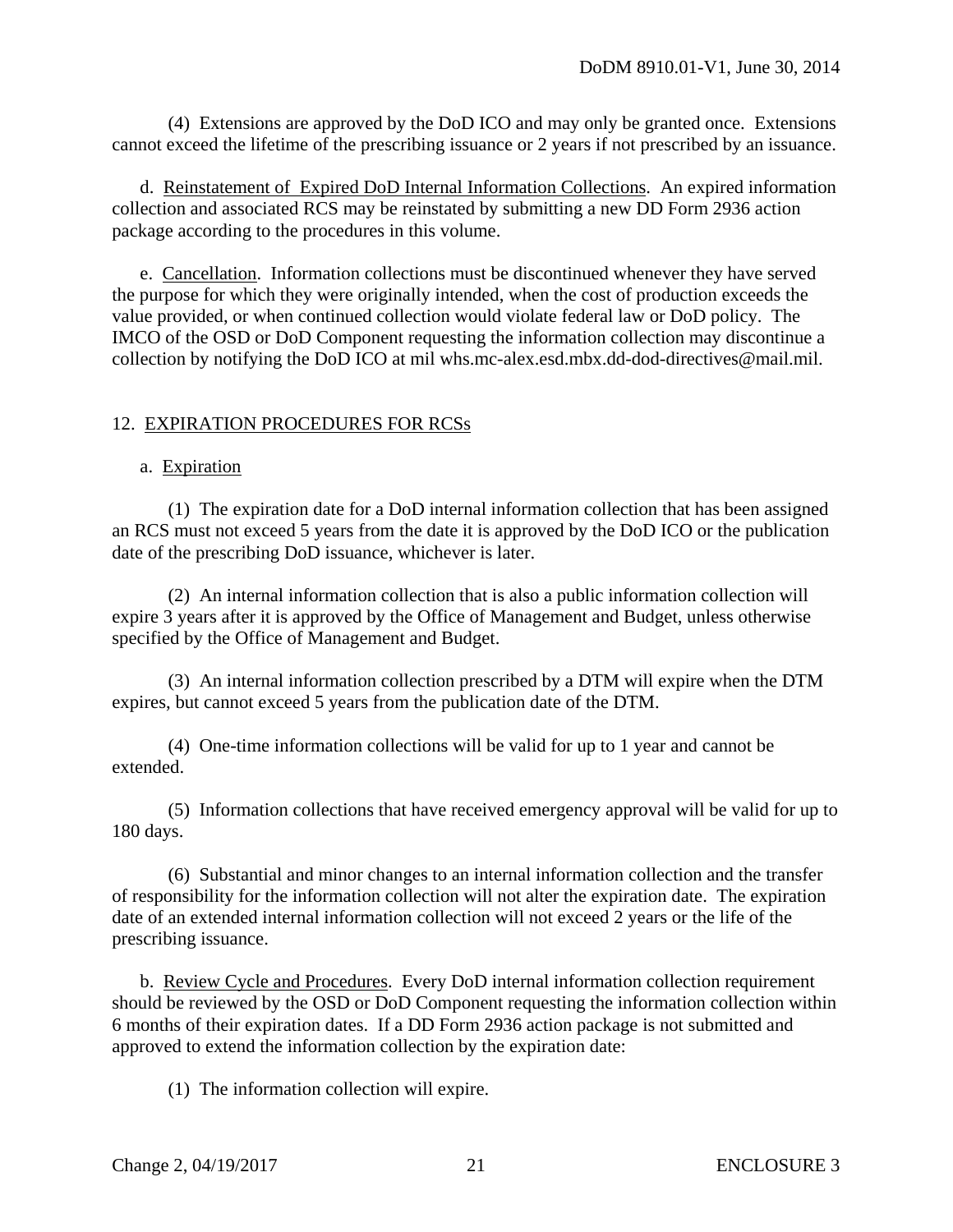(2) An extension to the internal information collection will not be permitted.

(3) The reinstatement of the collection will be necessary.

 c. DoD Internal Information Collections Inventory. A list of valid information collections with associated expiration dates will be published on the DoD Information Collections Webpage (http://www.dtic.mil/whs/directives/collections/indexmhtml) by the DoD ICO.

#### 13. TIMELINES AND COMPLETION STANDARDS

 a. Timeline for Initial Approval, Reinstatement, or Change of an Information Collection. The OSD or DoD Component requesting an internal information collection will be notified with an approval or rejection of the information collection by the DoD ICO within 5 workdays of receipt of the completed DD Form 2936 action package or within 2 workdays of the receipt of the items required by the DoD ICO for emergency approval.

 b. Coordination Lifetime. The coordination associated with an information collection will only be valid for up to 1 year from the date obtained.

 c. Cost Summary Lifetime. The estimated cost to compile, analyze, and distribute an information collection will be valid for up to 1 year from the date it is obtained.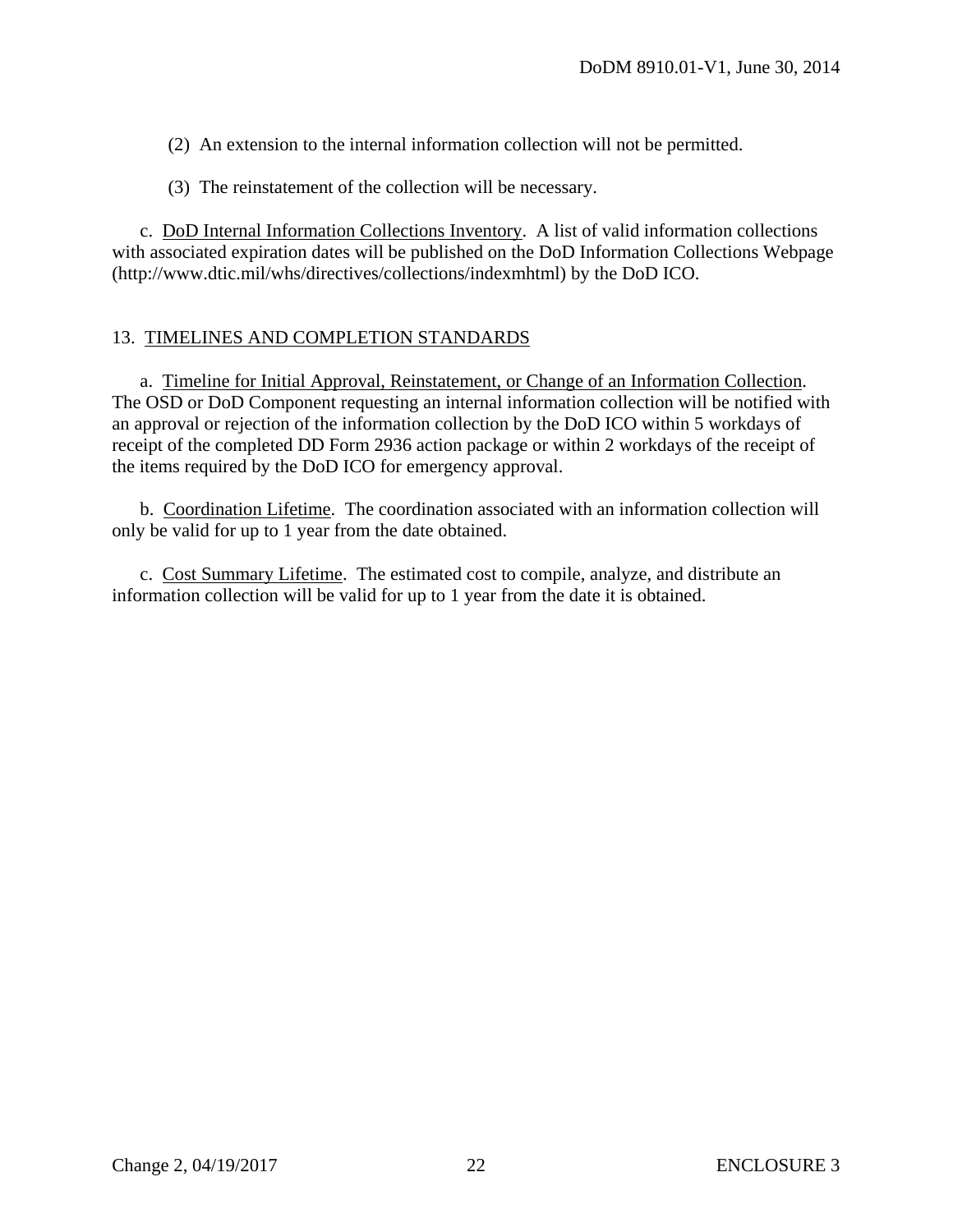#### GLOSSARY

## PART I. ABBREVIATIONS AND ACRONYMS

| <b>CAPE</b>                                                        | Cost Assessment and Program Evaluation                                                                                       |
|--------------------------------------------------------------------|------------------------------------------------------------------------------------------------------------------------------|
| DD Form<br><b>OPA</b><br>DoDD<br>DoDI<br><b>DoDM</b><br><b>DTM</b> | DoD Form<br><b>Office of People Analytics</b><br>DoD Directive<br>DoD Instruction<br>DoD Manual<br>Directive-type Memorandum |
| E.O.                                                               | Executive Order                                                                                                              |
| <b>HRPP</b>                                                        | Human Research Protection Program                                                                                            |
| <b>ICO</b><br><b>IMCO</b>                                          | <b>Information Collections Officer</b><br><b>Information Management Control Officer</b>                                      |
| <b>RCS</b>                                                         | report control symbol                                                                                                        |
| <b>SES</b>                                                         | <b>Senior Executive Service</b>                                                                                              |
| U.S.C.                                                             | <b>United States Code</b>                                                                                                    |
| <b>WHS</b>                                                         | <b>Washington Headquarters Services</b>                                                                                      |

# PART II. DEFINITIONS

Unless otherwise noted, these terms and their definitions are for the purpose of this volume.

Component IMCO. The advisor on information collections and single point of contact for the establishment, revision, and discontinuation of DoD internal information collections.

congressional information collection. The collection of information requested by and submitted to Congress.

DoD internal information collection. Defined in Reference (c).

DoD public information collection. Defined in Reference (g).

form. Defined in Reference (u).